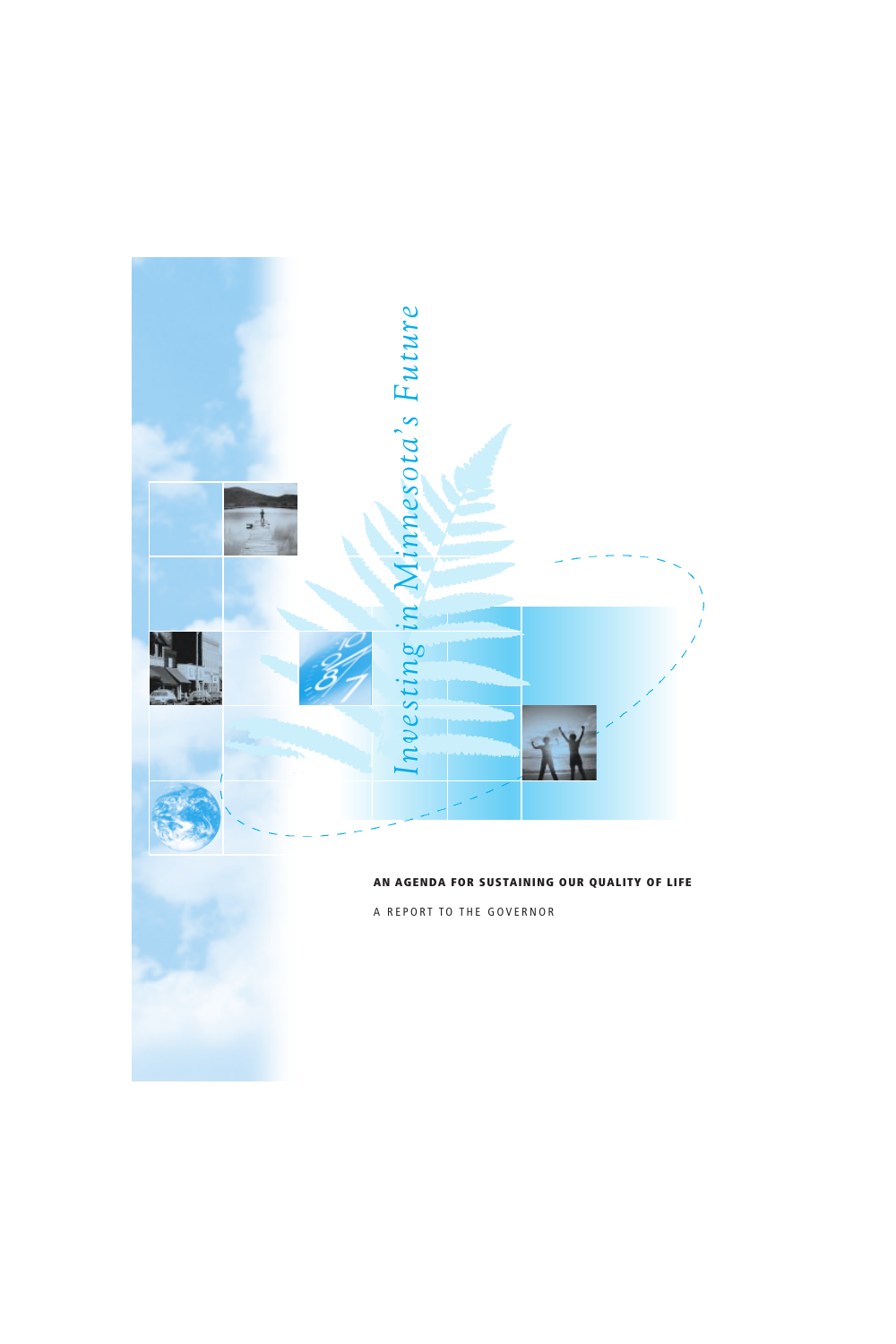#### The **Minnesota Round Table on Sustainable Development**

is a diverse group of 30 business, environmental and community leaders appointed by Governor Arne H. Carlson to consider how Minnesotans can safeguard their long-term environmental, economic and social well-being. Their mission is to serve as a catalyst for sustainable development, to foster public and private partnerships and reach out to Minnesotans across the state, and to stimulate interest in and communicate the importance of achieving sustainable development. The Round Table is part of the **Minnesota Sustainable Development Initiative**, launched in 1993 by Governor Carlson, the Environmental Quality Board and the commissioner of Trade and Economic Development, and coordinated by the Environmental Quality Board staff at Minnesota Planning.

Investing in Minnesota's Future: An Agenda for Sustaining Our Quality of Life was prepared by the Minnesota Round Table on Sustainable Development with assistance from John Wells, Round Table director, and Rolf Nordstrom, assistant director. Other contributors included Round Table staff Susan Hass and Satu Zoller of Minnesota Planning, facilitator Roger Williams of the Office of Dispute Resolution and Tim Nolan of the Office of Environmental Assistance.

The Round Table dedicates this report to the memory of Patty Baker, a charter member and consistent advocate for raising the public's awareness of population and resource consumption issues.

On request, Investing in Minnesota's Future: An Agenda for Sustaining Our Quality of Life will be made available in alternate format, such as Braille, large print or audio tape. For TTY, contact Minnesota Relay Service at 800-627-3529 and ask for Minnesota Planning.

For more information or for paper or electronic copies of Investing in Minnesota's Future: An Agenda for Sustaining Our Quality of Life, contact:

**MINNESOTA PLANNING** ENVIRONMENTAL QUALITY BOARD



658 Cedar St. St. Paul, MN 55155 612-296-3985 www.mnplan.state.mn.us

May 1998

This report is printed with soy-based ink on paper with 100 percent post-consumer recycled content.

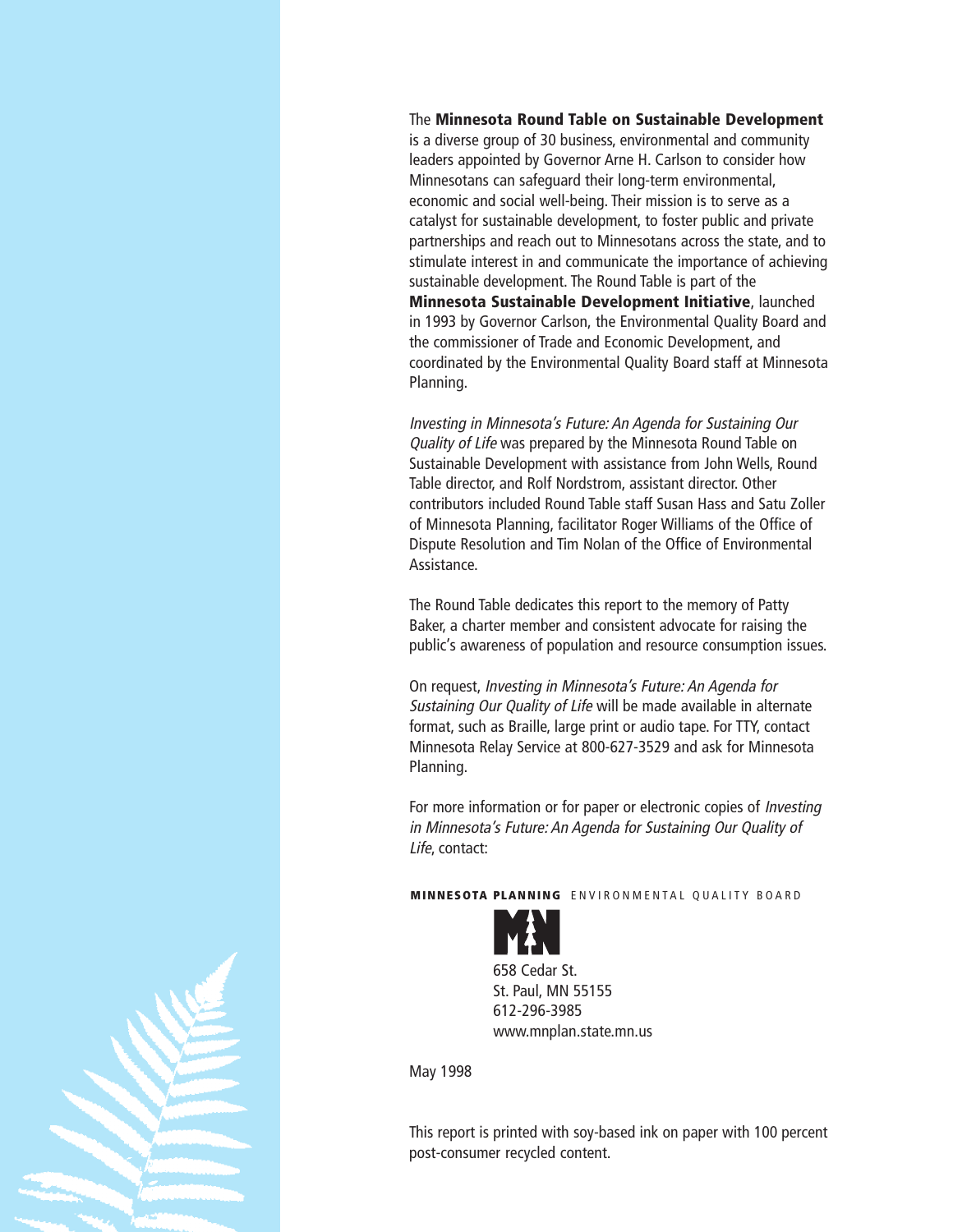## **Investing in Minnesota's Future**

| Members of the Minnesota Round Table on Sustainable Development  inside back cover |  |
|------------------------------------------------------------------------------------|--|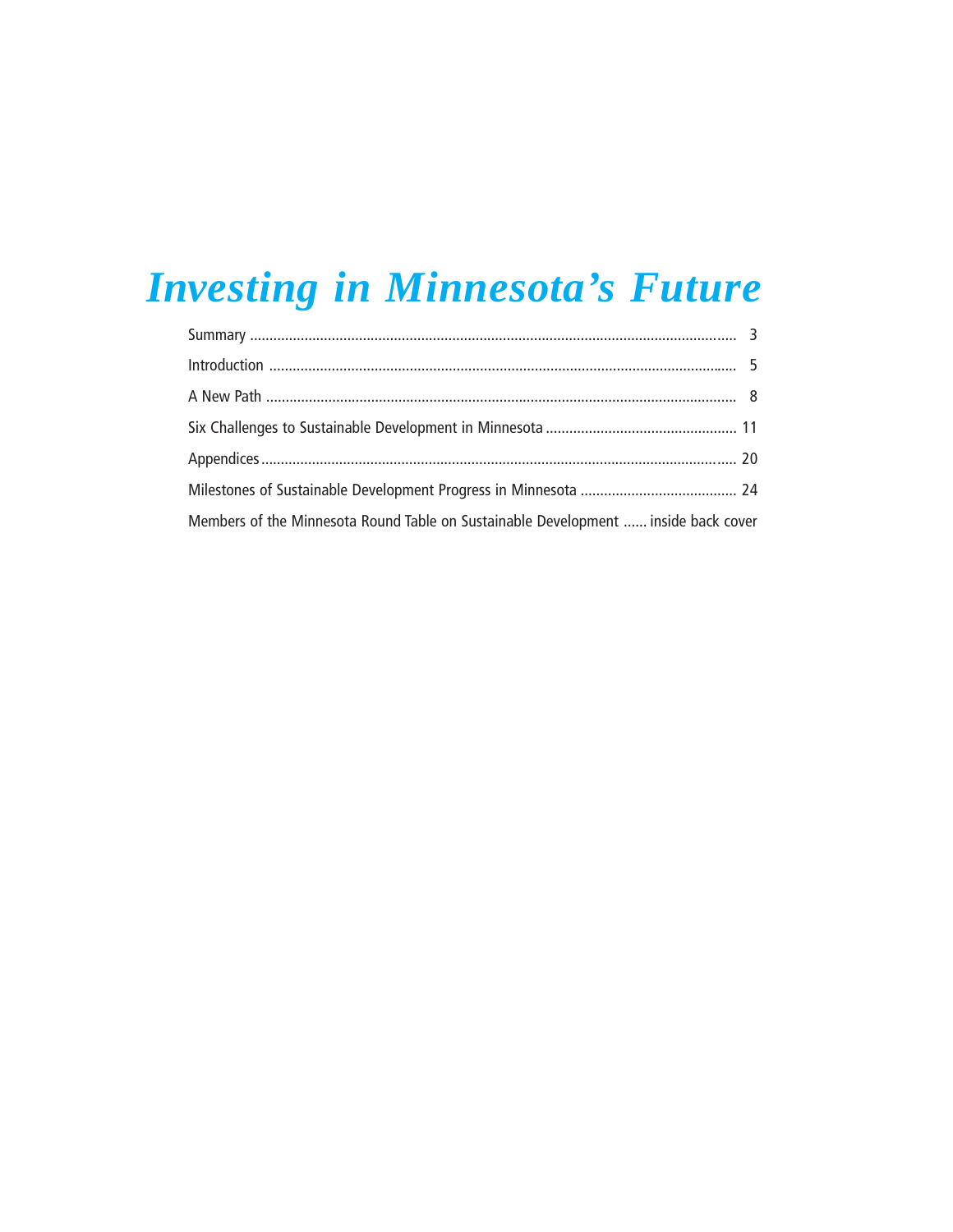

*"Over the long run, a successful society is supported by both a healthy economy and a healthy environment, which, in turn, are supported by the health of the community. Each element is one critical leg that supports a threelegged stool. All three legs of the stool must be strong. Remove any of the three legs and the stool will soon collapse."*

Source: A Citizen's Guide to Achieving a Healthy Community, Economy and Environment, Center for Compatible Economic Development, The Nature Conservancy, Leesburg, Virginia, 1996. (Used with permission.)

# *Principles*

#### **OF SUSTAINABLE DEVELOPMENT FOR MINNESOTA**

The Minnesota Round Table on Sustainable Development offers five principles as guideposts along the path of sustainable development. They are:

**1**<br>**Global interdependence.** Economic prosperity, ecosystem health, liberty and<br>instite are linked, and our long term well-being depends on maintaining all four justice are linked, and our long-term well-being depends on maintaining all four. Local decisions must be informed by their regional and global context.

**2**<br> **22**<br> **22 22 Property Stewardship requires the recognition that we are all caretakers of the experience** the environment and economy for the benefit of present and future generations. We must balance the impacts of today's decisions with the needs of future generations.

**3**<br>**3**<br>**Conservation.** Minnesotans must maintain essential ecological processes,<br>biological diversity and life-support systems of the environment; hangest ren biological diversity and life-support systems of the environment; harvest renewable resources on a sustainable basis; and make wise and efficient use of our renewable and non-renewable resources.

**Indicators.** Minnesotans need to have and use clear goals and measurable indicators based on reliable information to guide public policies and private actions toward long-term economic prosperity, community vitality, cultural diversity and healthy ecosystems.

**Shared responsibility.** All Minnesotans accept responsibility for sustaining the provisor and accept with each being acceptable for his or her decisions environment and economy, with each being accountable for his or her decisions and actions, in a spirit of partnership and open cooperation. No entity has the right to shift the costs of its behavior to other individuals, communities, states, nations or future generations. Full-cost accounting is essential for assuring shared responsibility.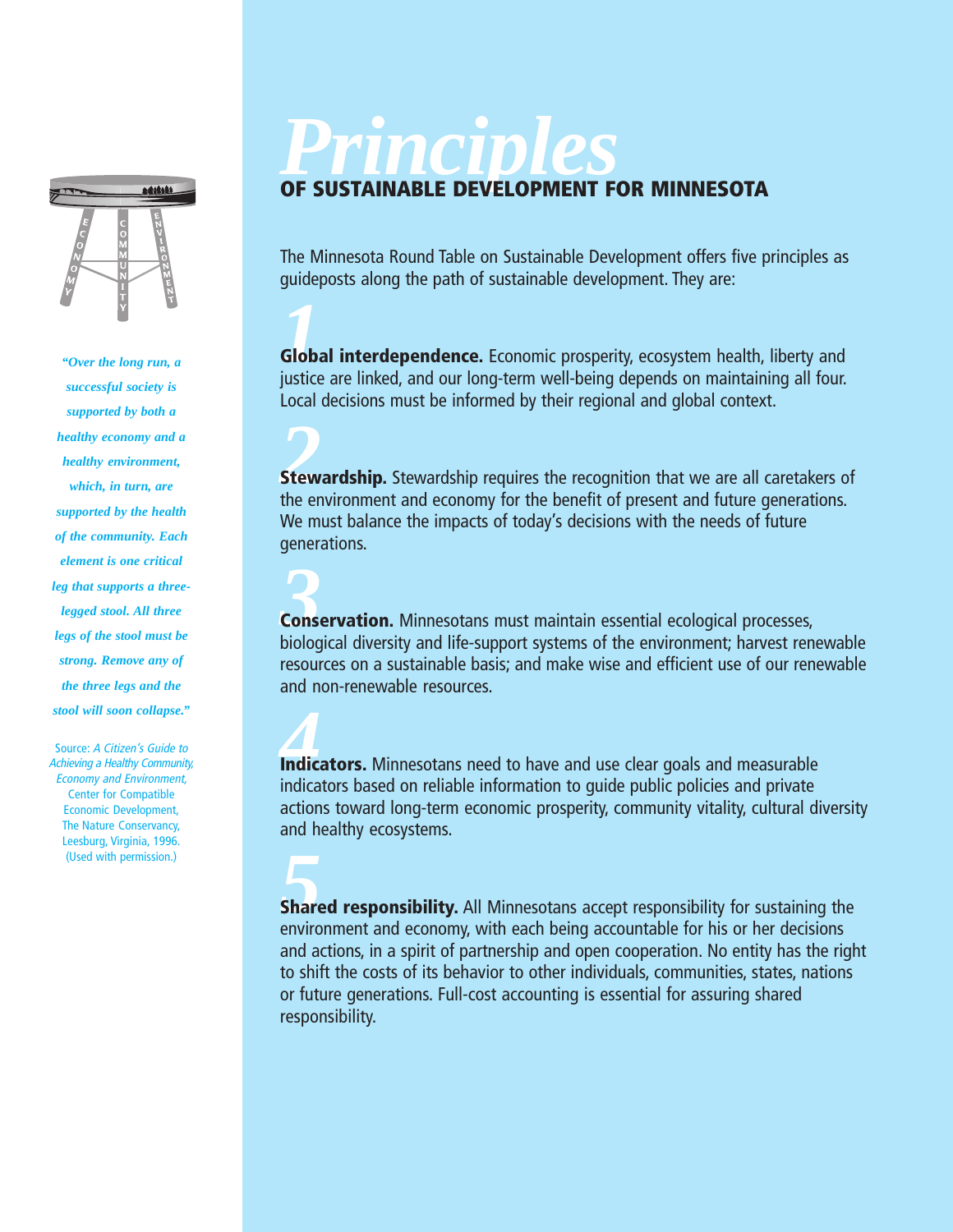<span id="page-4-0"></span>

This report is about the long-term future of Minnesota and what it will take to keep it prosperous over time. It offers a new path toward progress, where the well-being of citizens and communities, the health and diversity of the environment and the economy, and the future of our children and grandchildren are all of paramount importance. The Minnesota Round Table on Sustainable Development invites Minnesotans to consider this new path.

Governor Arne H. Carlson appointed 30 business, environmental and community leaders to the Round Table on January 17, 1996 and asked them to identify practical ways of achieving economic and community vitality while sustaining the quality of Minnesota's environment. The Round Table's recommendations are based on the recognition that Minnesotans do not need or want to choose between good jobs, vital communities and a healthy environment. They want all three.

To ensure that future Minnesotans might indeed have all three, the Round Table identified five principles of sustainable development. The principles underscore that the economy, the environment and society are profoundly interconnected, and that in today's world, we need to recognize the implications of these interconnections if we are to prosper over the long run.

The Round Table also identified a series of strategies consistent with these principles. The strategies, including the priorities which follow, are intended to ensure safe, abundant supplies of food and fiber; clean air, land and water; and healthy families, communities and economies long into Minnesota's future. The Round Table's priorities are:

#### **1. Raise awareness and understanding**

Elevate and expand discussions about sustainable development in both the public and private sectors by convening issue and listening forums that draw together diverse interests around specific concerns. Encourage the use of community round tables to provide a focal point for local and regional discussions on environmental, economic and social issues.

Integrate sustainable development concepts into the curricula of  $K-12$ , universities and technical schools so that students will be prepared to make better choices as citizens and consumers. Develop easy-to-use teaching packages so that teachers can use sustainable development concepts to meet current graduation standards.

 $\blacksquare$  Inform consumers about the life-cycle environmental impacts of the products they purchase. Information should include product content, proper handling and correct disposal. Encourage businesses to become active participants in labeling efforts to accomplish this goal.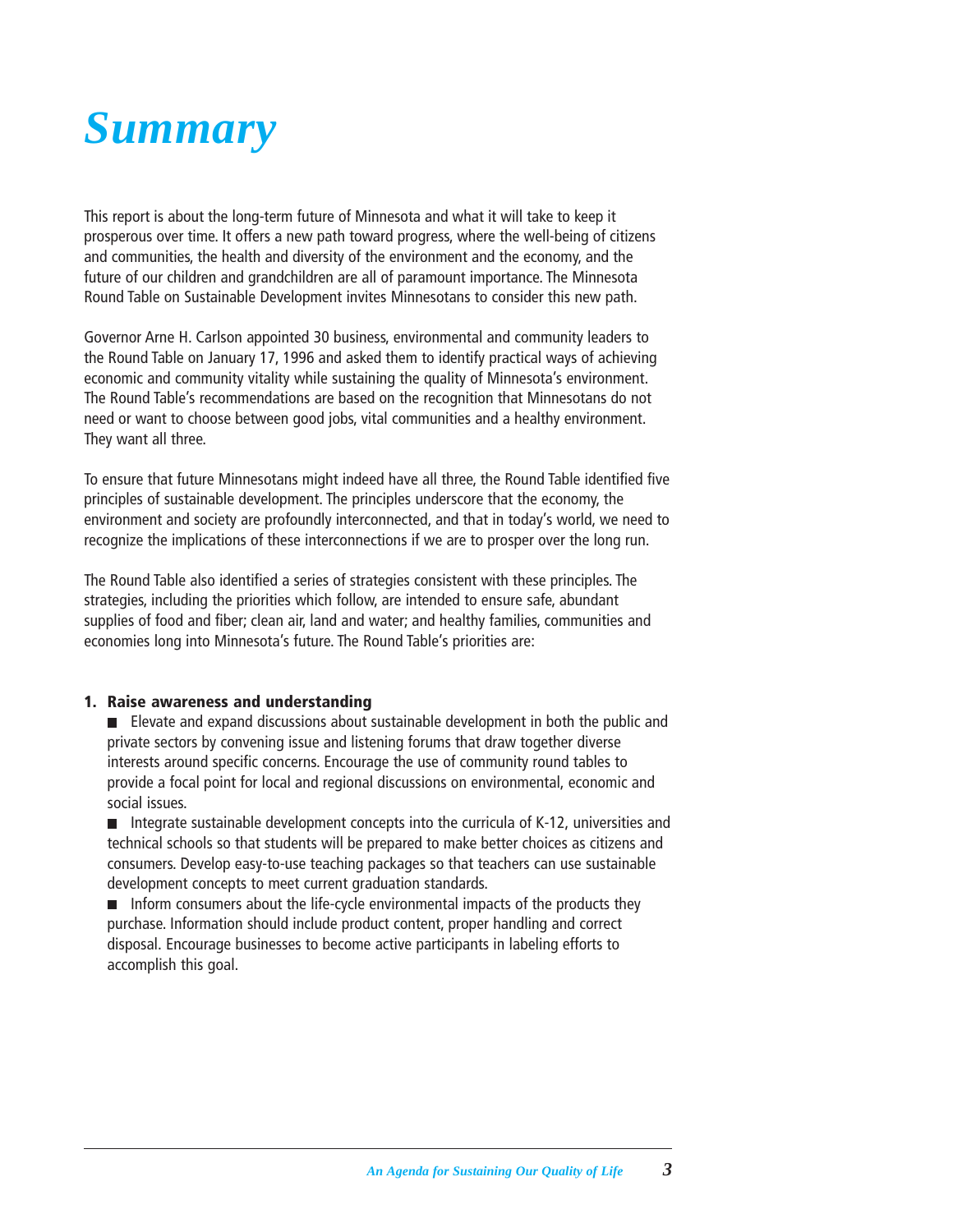#### **GRAVEL PIT**

#### **RETURNED TO PRAIRIE**

*at Buffalo River State Park in Clay County. A 38-acre gravel pit last mined in the 1950s will be returned to prairie by a partnership among the Department of Natural Resources, Clay County Board, CAMAS, Inc. and The Nature Conservancy.*

#### **2. Measure progress toward sustainable development**

**Continually improve and update** *Minnesota Milestones*, the state's progress measures, to help people understand the fundamental interconnections between Minnesota's longterm environmental, economic and community well-being.

Develop an integrated report card that provides Minnesotans with clear, understandable information on the state's progress toward sustainable development. The report card should provide information on companies, communities and other institutions. **Engage communities in understanding and monitoring their economic, environmental** 

and social health, and that of their neighborhoods, by developing model indicators and sharing information for their use.

#### **3. Encourage sustainable communities**

Develop a team approach to community assistance by supporting a Sustainable Community Partnership modeled after the successful Minnesota Design Team. The partnership would be made up of private and public professionals who can help interested communities to design and measure sustainable development practices.

 $\blacksquare$  Provide the incentives needed to get people, communities and state agencies to join in the Community-Based Planning process, making the new framework attractive, helpful and meaningful. This effort should include sufficient financial and technical assistance to meet community needs.

#### **4. Engage and empower business**

**Develop state-of-the-art methods for assessing full life-cycle costs and environmental** effects of activities and products.

**E** Establish regulatory standards based on environmental and public health outcomes and good science — not on end-of-pipe technical solutions. Introduce harm- and riskbased approaches that are responsive to differences in ecoregions and the latest advances in scientific knowledge.

■ Establish a special commission to examine tax policy, including the merits and liabilities of a controlled and focused revenue-neutral shift in taxes — from income, property, capital investment and payroll taxes, for example, to taxes on pollution and waste. The commission also would be asked to assess how the tax system could provide incentives, such as the selective use of tax credits, that encourage socially responsible sustainable practices in business, agriculture and forestry.

#### **5. Create new institutions and approaches**

Establish a Minnesota Center for Sustainable Development outside of government and charge the center with providing leadership across sectors and institutions in pursuit of sustainable development in Minnesota.

Develop the concept of a sustainable development note analogous to the fiscal note (which assesses fiscal implications of a legislative proposal) to aid legislators in assessing legislative initiatives.

#### **6. Understand connections between long-term economic and environmental health, and the issues of liberty and justice**

■ Convene a forum of people representing a wide range of ages and backgrounds to discuss the connection between liberty and justice and long-term economic and environmental sustainability.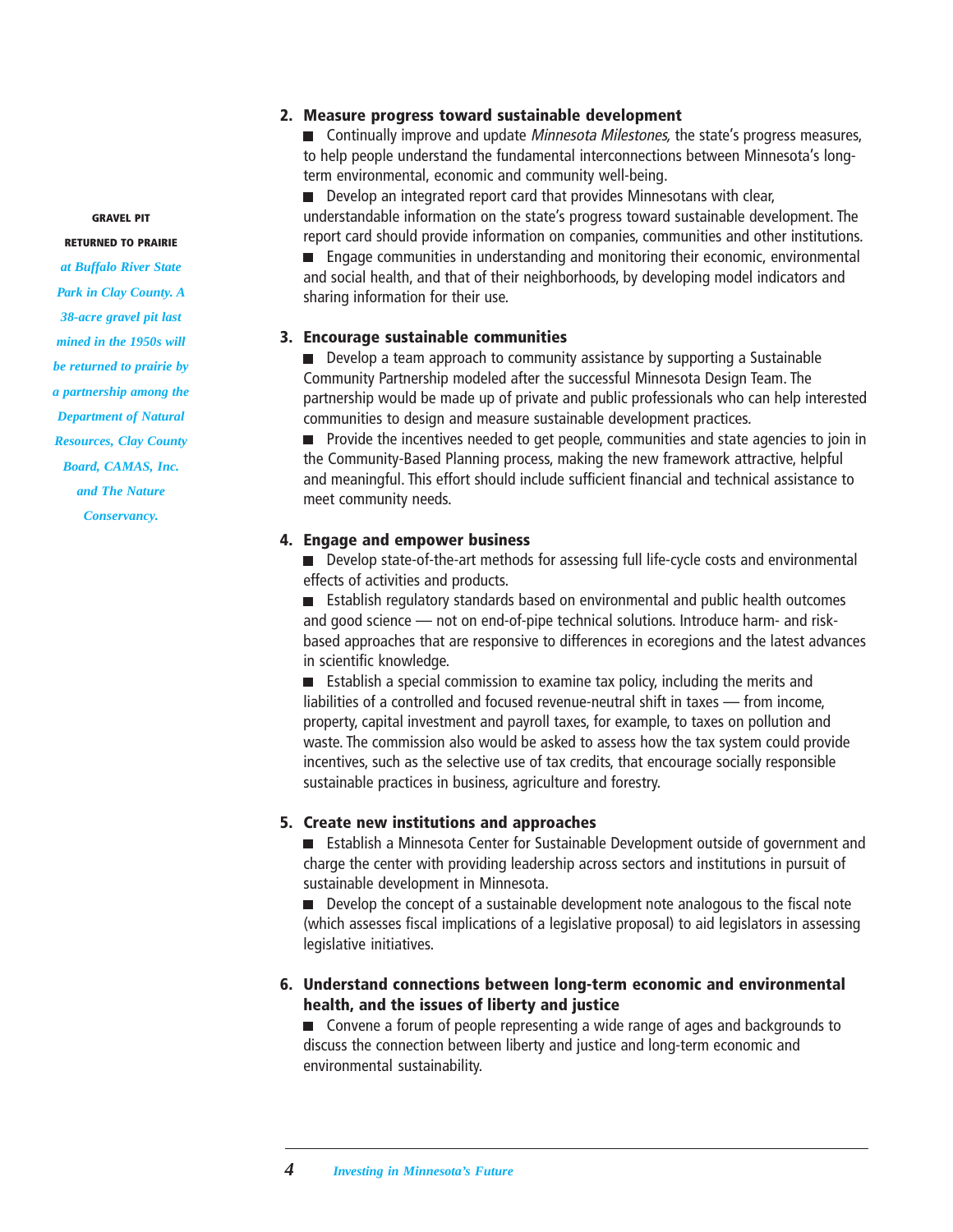## <span id="page-6-0"></span>*Introduction*

The Minnesota Round Table on Sustainable Development invites you to join in the conversation about a Minnesota future that is sustainable. Most Minnesotans want a future full of opportunity, prosperity, security, diversity, beauty and respect. These are, we believe, essential elements of a sustainable future.

We are convinced that a new way of thinking called sustainable development is needed if we are to find this future.

Most Minnesotans understand that there can be no choosing between good jobs, vital communities and a healthy environment. They want all three. According to a 1996 survey sponsored by the Office of Environmental Assistance, 61 percent of respondents disagreed with the idea that Minnesota must ease environmental protection policies to attract and keep good jobs and compete with other states.

When asked to describe what makes a high quality of life, more respondents mentioned a healthy environment than safety, financial security and health. And when offered a brief definition of sustainable development, 76 percent of respondents felt it "very closely" or "somewhat closely" reflected their own views. Citizens are demanding more sustainable approaches to resource use and economic and community development.

Although definitions of sustainable development vary, the definition adopted by the U.N. Commission on Environment and Development in 1987 is the most widely used. According to the U.N., sustainable development "meets the needs of the present without compromising the ability of future generations to meet their own needs."

Adopting this definition in Minnesota law in 1996, the Legislature added that sustainable development "maintains or enhances economic opportunity and community well-being while protecting and restoring the natural environment upon which people and economies depend" (Minnesota Statutes, Section 4A.07).

Three points lie at the foundation of a sustainable approach to the future:

It is long-term. It is not so much for today as for tomorrow, and not so much for us as for our children and our grandchildren.

It asks for changes in thought, outlook, policy, priorities and behavior. While the principles of sustainable development are long-term, they call for actions today and in the near future if we are to reach the goal of a sustainable Minnesota.

It offers great opportunity for those who find and adopt sensible win-win steps to efficient use of resources, whether fiscal, economic, natural or community.

These are, we believe, essential elements of a sustainable future. The search for a future achieved through sustainable development is not an academic exercise. It's an outlook that affects the choices we make daily as a part of living — including our political choices. The search for a sustainable future is not by nature a partisan topic. It is, however, a vision that should inform our choices as voters.

**3M CHIEF EXECUTIVE ARTICULATES BUSINESSES' ROLE IN SUSTAINABLE DEVELOPMENT**

*Achieving sustainability is not only part of 3M's mission statement, it is reflected in a new book co-authored by CEO L.D. DeSimone:* **Ecoefficiency: The Business Link to Sustainable Development***. The book advocates business activities that create economic value while reducing ecological impact and resource use.*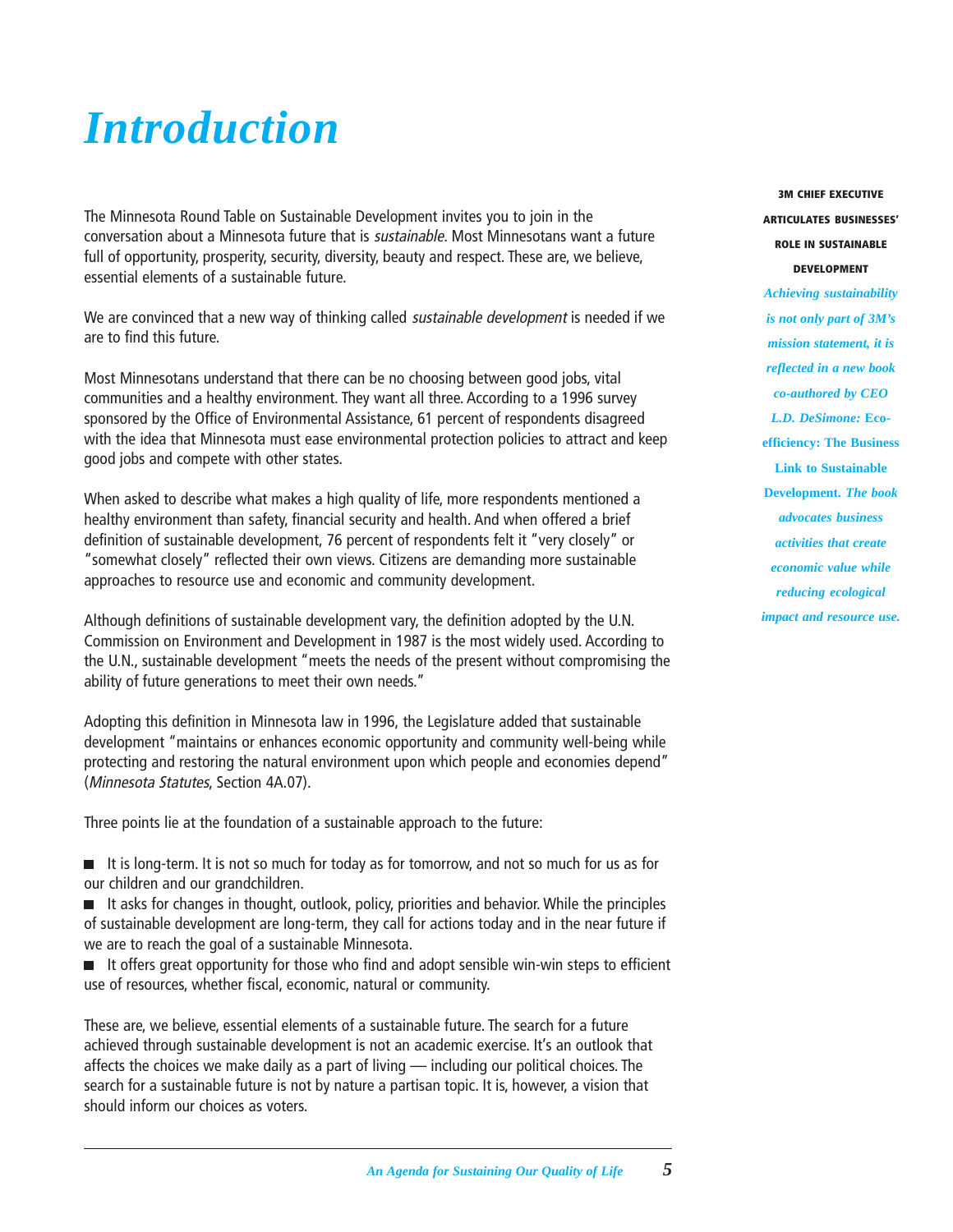#### **HOW MINNESOTA IS DEVELOPING**

Minnesota Milestones: 1996 Progress Report outlined progress toward a broad range of social, economic and environmental goals that Minnesotans defined in 1992. Of the 20 goals, progress was positive for nine, negative or mixed for seven; information was lacking for four.

Despite these findings, a more hopeful picture emerges when we look at the number and breadth of new efforts to achieve sustainable development.

On the state level, for example, we see a new sustainable development focus in agriculture and forestry as well as a more flexible, outcome-based approach to environmental regulation. We also see more outreach to citizens and communities through both electronic and traditional media. A new effort is underway to rethink our measures of success and to refocus on making communities livable. Government has increased its commitment to collaboration and partnership in addition to its traditional role as enforcer. And governmental focus is shifting from single purpose to comprehensive programs, from unilateral to collaborative planning, and from top-down to bottom-up initiatives.

At the local level, we see people deciding to take control of their community's future in an increasingly global world. Communities such as the urban neighborhoods of Hamline-Midway in St. Paul or Bridal Veil in Minneapolis; the small towns of Cass Lake, Embarrass and Two Harbors; and the counties of Crow Wing, Steele and Olmsted have all committed to plans and projects for sustainable development.

Nonprofit organizations have initiated discussions leading to new approaches, plans and policies. For example, The 1000 Friends of Minnesota played a leading role in developing and generating support for the Community-Based Planning Act. The citizen-driven Big Woods Project has proposed an ordinance designed to protect the three main natural areas near Northfield and to promote compatible and sustainable ecosystem uses. The Northern Citizens League and the Urban Ecology Coalition have raised questions about what sustainable development can and should mean for their communities.

The business community, too, has taken strides to make more with less, to waste less and to fruitfully use what once went to waste. It has saved millions of dollars in the process. Today, for example, Andersen Windows makes window frames out of what once was waste sawdust. Network Systems Corporation is another of many corporations that has found waste reduction profitable, reducing packaging waste and initiating a comprehensive source reduction program to reduce waste at points throughout the life of each NSC product.

These examples of progress may be the first indications of an era of governance, commerce and civic involvement in which every act is inherently sustainable and restorative.

*While many communities replace open space and wetlands with shopping centers, St. Paul's East Side is turning that common occurrence around by demolishing a defunct strip mall to make way for the Ames Lake Wetland. The redevelopment also includes remediating polluted lands, returning them to productive use, improving adjacent residential and commercial areas and improving local work force skills to increase employment.*

**LAKE PHALEN CORRIDOR INITIATIVE**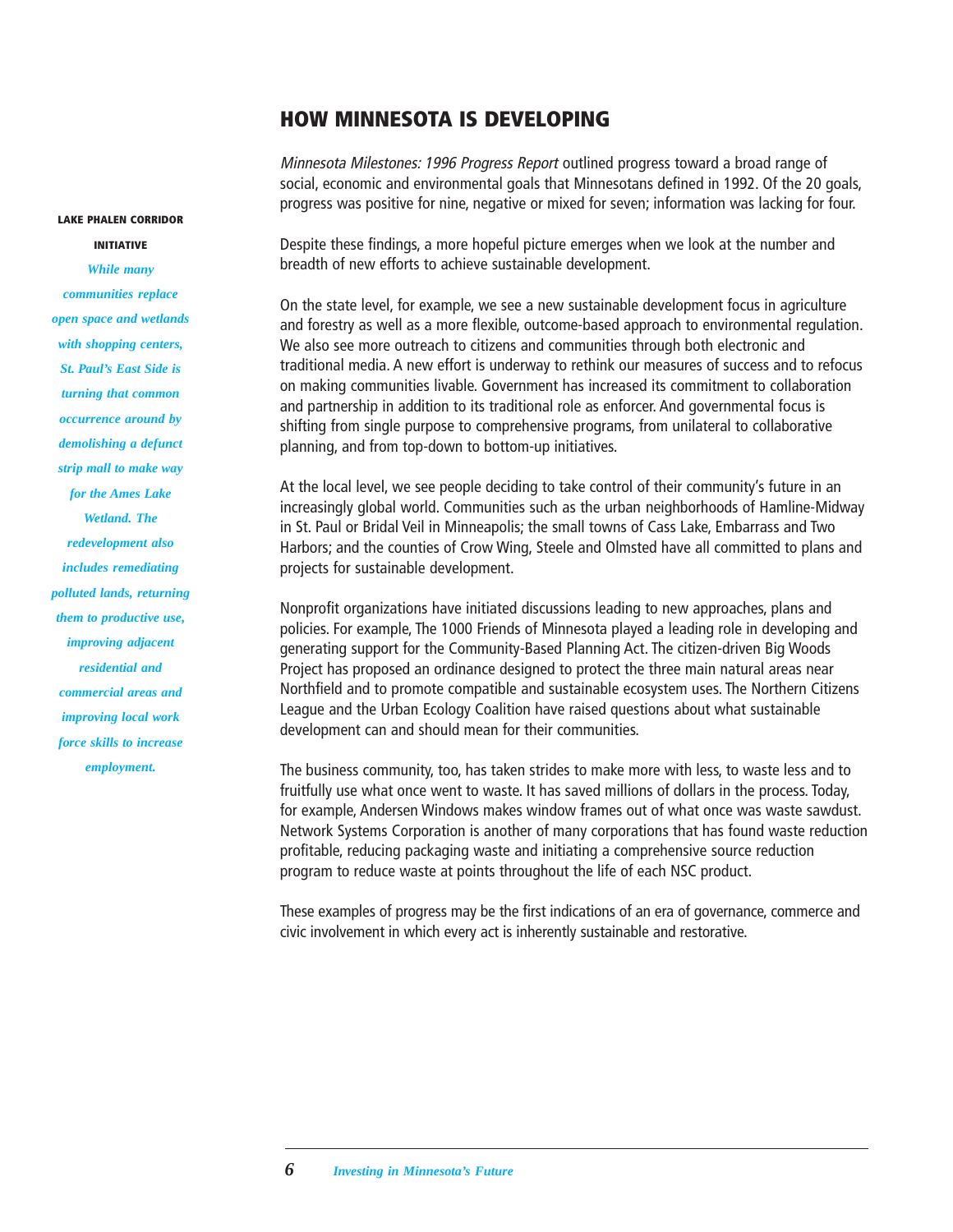#### **THE GOVERNOR'S ROUND TABLE**

How can Minnesotans shape a future that is desirable and sustainable? Governor Arne H. Carlson asked 105 citizens this question in 1993. These citizen leaders participated in seven teams studying topics central to Minnesota's future — from agriculture to residential development, from energy to manufacturing. They held the first citizen discussions of the Minnesota Sustainable Development Initiative, discussions that led to a vision for a sustainable Minnesota (see page 10).

In 1996, Governor Carlson appointed 30 business, environmental and community leaders to the Minnesota Round Table on Sustainable Development. He asked them to build on the Initiative's earlier work by identifying practical approaches that the people of Minnesota might embrace to achieve this vision of sustainable development.

The Round Table's objectives are to increase public awareness of what sustainable development means, why it is necessary and what its benefits are; and to develop and communicate practical ways to make and measure progress toward sustainable development. The group adopted a three-fold mission:

- To serve as a catalyst for sustainable development.
- To foster public and private partnerships.  $\Box$

■ To reach out to Minnesotans across the state to stimulate interest in and communicate the importance of achieving sustainable development.

The Round Table also identified three key areas of study:

■ To learn what makes a given community an enduring place to live and work. The Round Table formed the Sustainable Communities Committee to consider this question.

■ To come to terms with how land use decisions are made, and how they might be made in a more sustainable manner. The Round Table established the Land Use Committee to tackle these issues.

■ To understand the barriers that discourage businesses from adopting sustainable development practices and technologies. The Round Table created the Economics and Incentives Committee to find these answers.

This report combines the findings of each committee to explain how individuals, communities, businesses and government can contribute to a lasting and prosperous future.

#### **COLONIAL CRAFT, INC.**

*This \$20 million company is perhaps the first manufacturer of hardwood products drawn from temperate forests certified as sustainably managed. Certification means foresters are managing for a sustainable yield, maintaining the diversity and integrity of the ecosystem, and producing socioeconomic benefits for the community. The company sees certification as perhaps the best way to guarantee the perpetuation of healthy forests, the company's prosperity and that of its employees.*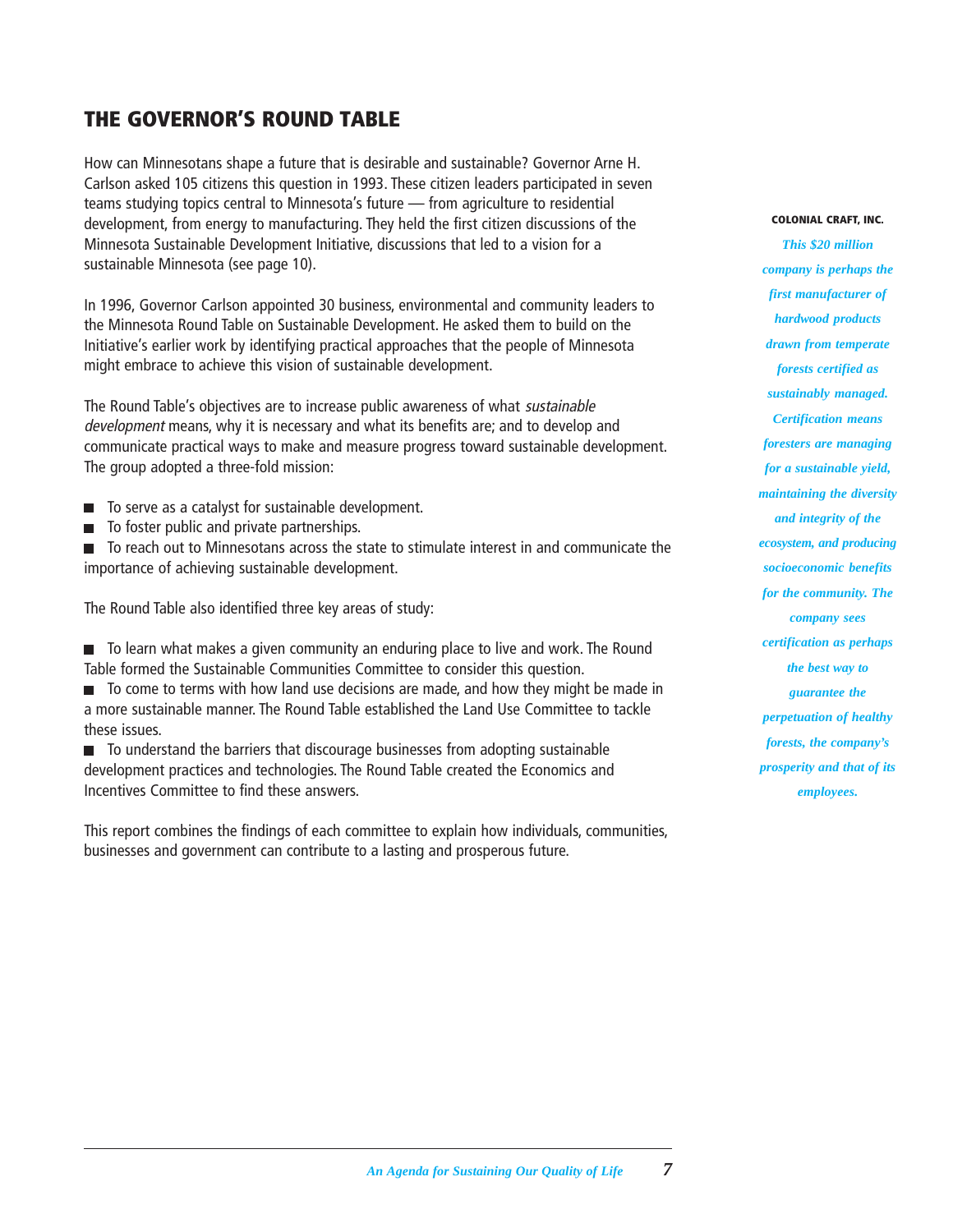## *A New Path*

<span id="page-9-0"></span>**RENVILLE TURNS WASTE ENERGY INTO ECONOMIC DEVELOPMENT**

*The City of Renville purchases excess hot water heat from the Southern Minnesota Beet Sugar Cooperative's sugar beet processing plant at less than half the cost of other heat sources. In turn, it sells what was once "waste heat" to an aquaculture company, MinAqua Fisheries, thereby reusing precious water and energy resources and spurring local economic development.*

Safe, abundant supplies of food and fiber; clean air, land and water; and healthy families, communities and economies — these are Minnesota trademarks, and the keys to a sustainable future. Yet today's concerns about labor and housing, increasing property taxes, and land-use patterns that threaten farm land and natural areas suggest challenges that the state must overcome if we are to retain the quality of life most of us now enjoy and to create similar opportunities for others.

Sustainable development requires citizens to consider fundamental changes in the way they define social progress, do business and protect the environment. But what is the right path to sustainable development and how can Minnesotans be certain they are on it?

The Round Table devoted much energy to addressing this question. Three kinds of tools provide the answer: principles, policies and indicators.

**Principles** are general guideposts along the path. A set of rules for long-term economic, environmental and social well-being, the principles reflect values most Minnesotans share. The Round Table's principles are presented in the opening pages of the report because we believe they are the keys to a sustainable future.

The principle of global interdependence stems from the belief that the economy, the environment, and society are profoundly interconnected. This principle is often forgotten when, in the pursuit of simplicity and focus, we segment the whole to understand its parts. In today's world, we need to recognize the implications of our decisions in the context of regional and global realities.

We bear responsibilities to act as caretakers for future generations (stewardship), to conserve ecosystem functions that maintain clean air and water, wild places, animals and plants. We also must conserve resources (conservation). Only by setting goals, and identifying and measuring indicators can we chart our progress (indicators). Finally, we must accept the costs of our own behavior and not expect others to bear them (shared responsibility).

**Policies** will help us stay on a path to sustainable development. If Minnesota is to adopt more sustainable approaches to environmental protection and economic and community development, policymakers will need new criteria to guide their decisions. Policies must be based upon a long-term perspective and flexible approaches that address root causes in a systematic, equitable and accountable manner. They should be self-regulating and should provide incentives to do the right thing.

**Indicators** provide a tangible basis for tracking and understanding our progress. First, what gets measured tends to get done. We see progress in terms of its measures: if we track the wrong things, we may get the wrong impression of how we are doing. Secondly, it can be difficult to tell success from failure. Unrecognized success may not be rewarded or repeated. Without indicators, even the lessons of failure can be lost.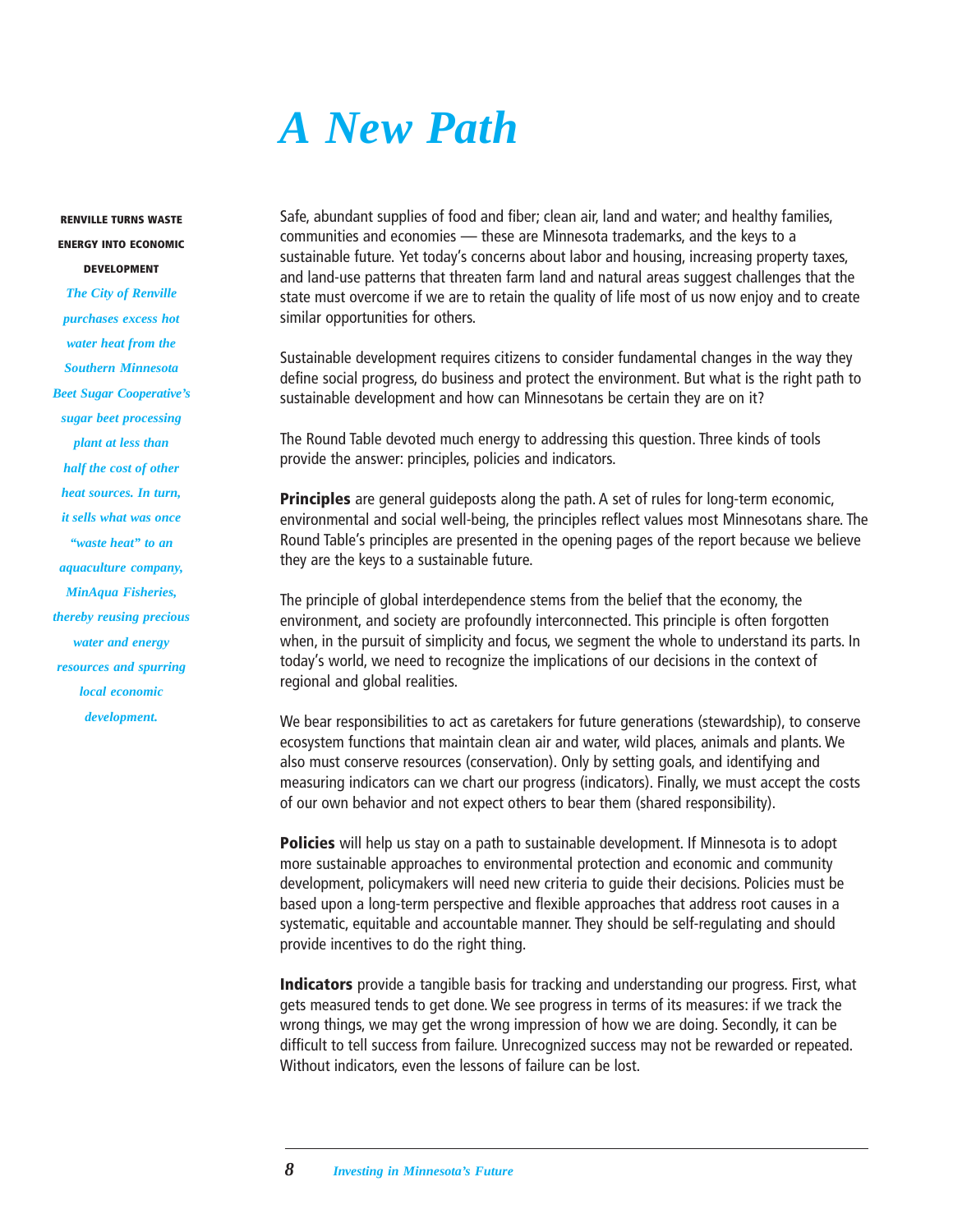## **Ten characteristics**<br>OF SUSTAINABLE DEVELOPMENT POLICIES

*1* They take a **long-term perspective** that includes present and future generations.

*2* They take a **systems approach** that treats social, economic and environmental goals as interdependent.

*3* They are **self-regulating**, that is, the price of a product, service or activity covers its life-long social, economic and environmental cost.

*4* They encourage **cooperation** among diverse interests, rather than relying on regulatory mandates, in situations where cooperation can achieve the same or better outcomes than mandates.

*5* They allow **regulatory flexibility** based on public-private consensus and commitment to long-term goals that emphasize sustainable outcomes rather than prescribing "do's" and "don'ts."

*6* They reward **resource efficiency** as well as financial efficiency.

*7* They provide a **transition** away from unsustainable behaviors.

*8* They promote an **ecological economy** that is based on high efficiency, low waste production and consumption, and feedback signals (usually in the form of prices) that produce outcomes that are best for the environment, businesses and the broader community.

*9* They promote **equitable solutions** and equal opportunity.

*10*They **address root causes** of problems. For example, rather than attempting to protect the environment only by better control of the economy, policies would encourage the economy to operate in ways that protect the environment as a matter of course.

**MINNESOTA FORESTS MEET INTERNATIONAL STANDARDS FOR SUSTAINABILITY** *More than 550,000 acres of forest in Aitkin County, jointly managed by the Aitkin County Land Department and the Department of Natural Resources, have been certified as sustainably managed by SmartWood, a New Yorkbased, independent certification company. Certification is based on long-term forest management, maintenance of ecosystem integrity and provision of socioeconomic benefits to the community.*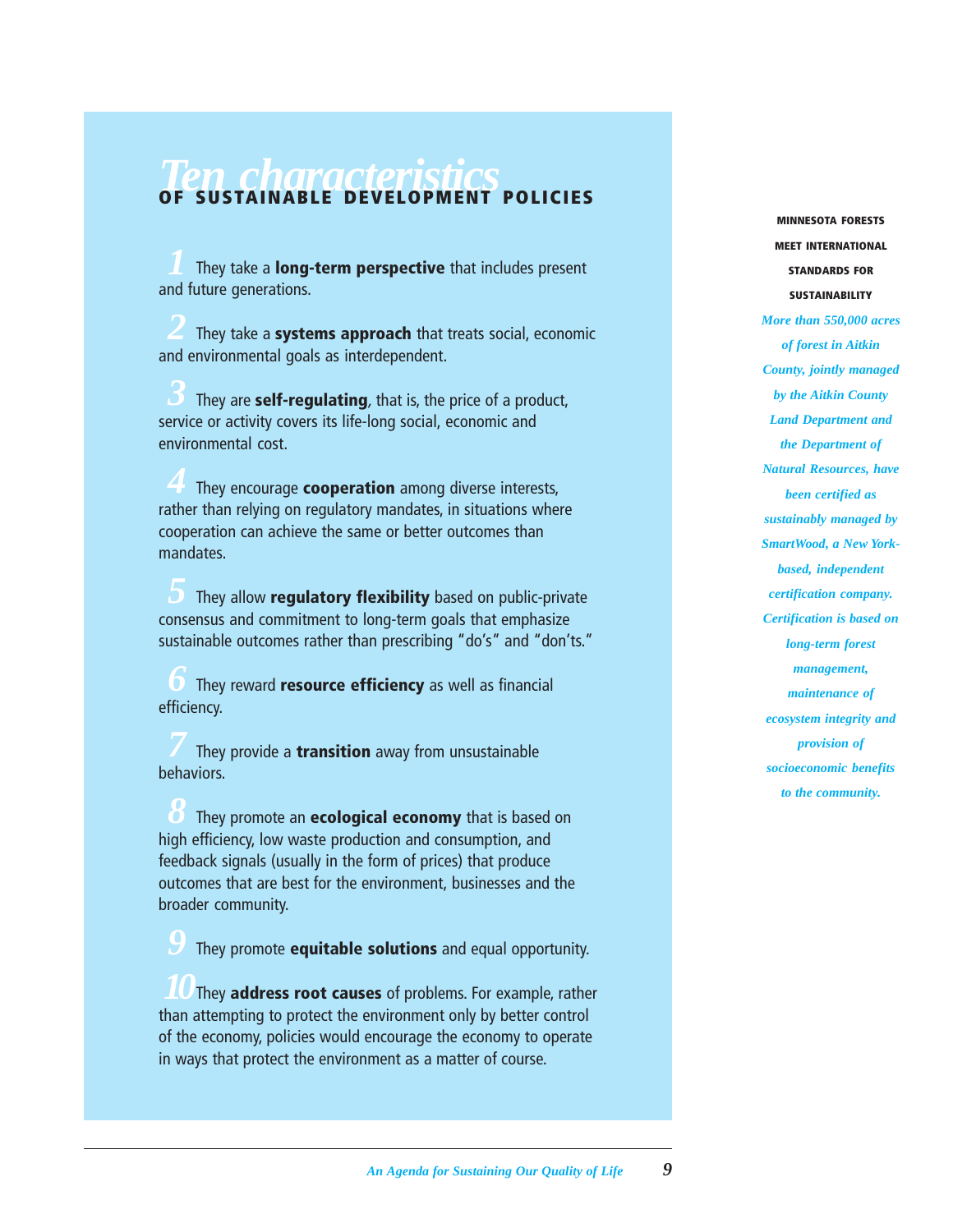Minnesota Milestones, the state's long range progress measures, focuses on the need to track results and outcomes so government can be efficient and effective in spending taxpayer dollars and meeting citizen needs. The concepts apply equally well to businesses and other non-governmental activities.

An effective indicator tends to measure progress fundamental to the resilience and viability of a company or community. It demonstrates links between the environmental, economic and social elements of an issue; it does not measure only one side of this three-part equation. It is based on reliable and timely information, is understandable and accepted by the people in the community, and is long-term.

### **OF THE MINNESOTA SUSTAINABLE DEVELOPMENT INITIATIVE**

The Minnesota Sustainable Development Initiative envisions a future where businesses grow and prosper while respecting the natural and human environments that support them. In this future:

We Minnesotans make commitments and choices to preserve the options future generations will need to secure the quality of life we now enjoy. We see sustainable development as a positive, fundamental change in the way we define social progress, do business and protect the environment.

We view the health of our natural environment, the strength of our community and our economic security as interdependent. We maintain our quality of life through the sustainable use of energy and natural resources, recognizing that population growth, resource consumption and lifestyle choices determine the options we leave for future generations.

Our communities are places where all citizens enjoy rich opportunities in education, employment, involvement in community and appreciation of the environment.

Our economy is healthy, diversified, globally competitive and in harmony with Minnesota's ecosystems; it provides all citizens ample opportunity for a fulfilling life.

Our natural environment is biologically and ecologically diverse and able to provide the resource benefits, products and services needed for the indefinite future.

We continually work to change our political and economic systems so that they consistently reward economically efficient, socially beneficial and environmentally sustainable behavior.

Redefining Progress: Working Toward a Sustainable Future, February 1994.

**CITY-WIDE EFFORT TO ACHIEVE SUSTAINABILITY** *In workshops organized and planned by citizens, Mahtomedi's mayor, other city representatives and citizens have begun a visioning process and charted out steps to ensure the city's longterm sustainability. Next steps include planning beyond traditional city budget cycles, integrating school board and city plans and hiring professionals with backgrounds in sustainability principles and practices.*

**MAHTOMEDI LAUNCHES**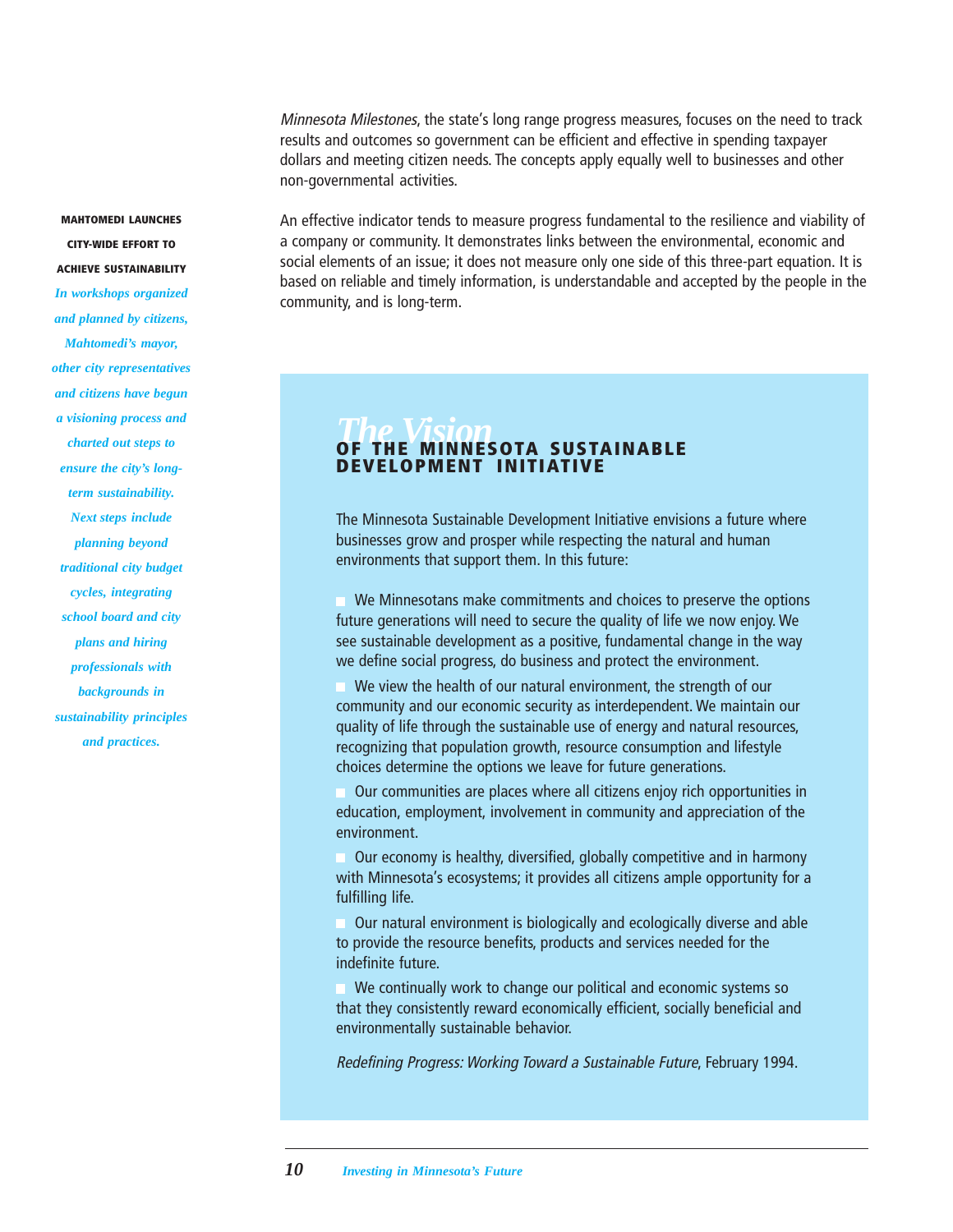## <span id="page-12-0"></span>*Six Challenges to Sustainable Development in Minnesota*

The Round Table believes Minnesotans face a series of profound challenges if they are to pass on a high quality life to their children and grandchildren. These challenges are laid out in the next several pages, each followed by one or more critical steps and strategies. We must begin to implement these strategies today because waiting will only make the needed changes more costly and difficult, and some may take years, if not decades, to put in place.

## *Challenge One*

#### **Understand the importance and benefits of sustainable development.**

The Round Table found that, although pockets of understanding and experience exist in the state, the term sustainable development is sometimes unknown, misunderstood or viewed with suspicion by organizations, communities and Minnesotans. Sustainable development will not happen until its concepts and practices are better understood and more widely accepted.

To achieve sustainable development, individuals and organizations need to make choices that are not only good economically, but are also good for the environment and the broader community as well. As a practical matter, this challenge is about people deciding to improve the resource efficiency of what they make and buy, reducing unnecessary consumption and waste, and acting to eliminate pollution and poverty.

#### **CRITICAL STEP**

#### **Provide a broad range of opportunities for learning about sustainable development concepts and practices.**

To achieve sustainable development, we will need to rethink our activities — from the ways we make, move and use products to the way we produce and consume energy and food, use land, and move about. A successful shift toward such lasting development will require that educational, community, governmental and professional institutions incorporate sustainable development principles. All sectors of society will need to grapple with the interconnections between business success, environmental health and social concerns.

#### **STRATEGIES**

**Elevate and expand discussions about sustainable development in both the public and** private sectors by convening issue and listening forums that draw together diverse interests around specific concerns.

**Encourage the use of community round tables to provide a focal point for local and** regional discussions on environmental, economic and social issues.

#### *In 1995,*

**ANDERSEN CORPORATION,** *in Bayport, Minnesota, received certification from Green Seal, the national environmental labeling organization, for 21 models of energyefficient windows and patio doors. Andersen has made other strides toward becoming a sustainable enterprise by implementing a wide range of pollution prevention projects that save the company more than \$1.4 million annually.*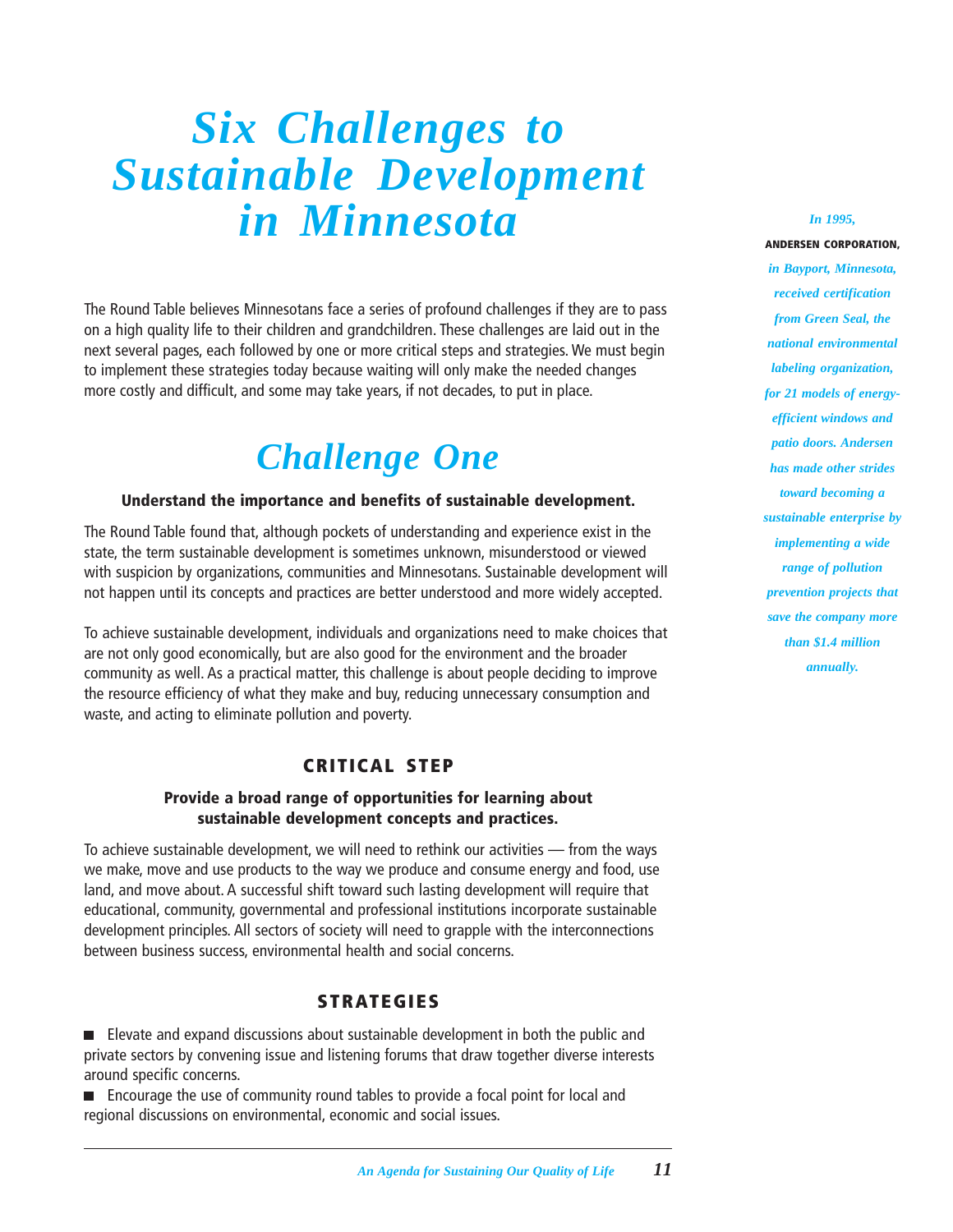#### **CITIES MANAGEMENT, INC.**

*creates environmental and economic efficiencies for its clients through pollution prevention, environmentally benign, reusable and recyclable products, energy and water efficiency, nontoxic pest control and lawn care, and the recycling of glass, aluminum and building materials.*

*The Legislative Commission on Minnesota Resources has funded development of a* **MINNESOTA GENUINE PROGRESS INDICATOR,** *a new measure of economic progress, to*

*better reflect social and environmental contributions to the state's quality of life.*

Initiate a public conversation on population growth and demographic changes and their effects on Minnesota's economy, natural resources and social dynamics.

Ask Minnesota educational institutions to join with businesses, trade associations and government in providing information to the public about how to achieve sustainable development.

**E** Engage children in conversations about their future and about sustainable development, using vehicles such as periodic youth summits to understand and address their concerns and to build their understanding, involvement and support for sustainable development.

■ Integrate sustainable development concepts into curricula of K-12, university and technical schools so that students will be prepared to make better choices as citizens and consumers. Develop easy-to-use teaching packages so that teachers can use sustainable development concepts to meet current graduation standards.

Inform consumers about the life-cycle environmental impacts of the products they  $\blacksquare$ purchase. Information should include product content, proper handling and correct disposal. Encourage businesses to become active participants in labeling efforts to accomplish this goal.

Engage the media in communicating the importance of sustainable development and the practical steps individuals and organizations can take toward achieving it.

Identify and publicly celebrate individuals and households, organizations and businesses, communities and governments that have made outstanding contributions to Minnesota's long-term environmental, economic and community health.

### *Challenge Two*

#### **Measure progress toward sustainable development.**

Minnesota is a pioneer in the development of measures for determining socioeconomic wellbeing. But the Round Table found that existing measures neither adequately incorporate the dimension of long-term sustainability nor accurately depict the interdependence of economic, social and environmental trends.

We cannot overstate the value of measuring progress toward sustainable development. Indicators provide a concrete way for people to envision sustainable development and to work toward it. To make the transition toward sustainable development, individuals and organizations will need to improve the ways they measure success.

#### **CRITICAL STEP**

#### **Take new steps to measure success in Minnesota.**

#### **STRATEGIES**

**n** Continually improve and update *Minnesota Milestones*, the state's progress measures, to help people understand the fundamental interconnections between Minnesota's long-term environmental, economic and community well-being.

■ Establish a baseline that details where Minnesota is today in its progress toward sustainable development. This baseline should include indicators such as waste generated and energy used per capita and per unit of output. Businesses should also consider the economic advantage of doing this for their own operations.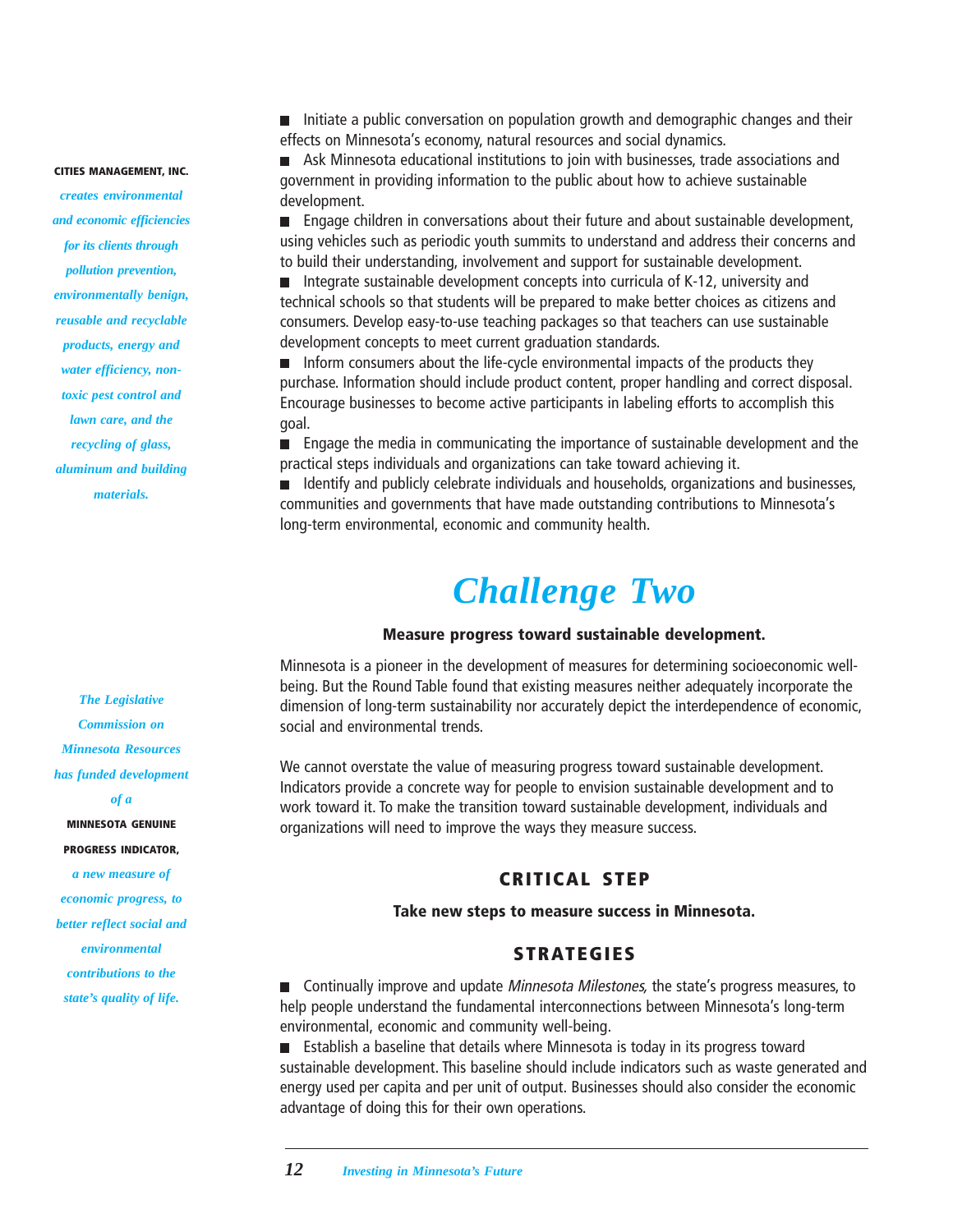Require state agencies to measure their performance and submit report cards to the legislature every two years. As part of this effort, agencies might be asked to develop and use specific, measurable indicators, tailored to individual programs, as a way of tracking their contributions to sustainable development.

Develop an integrated report card that provides the public with clear, understandable information on the progress of the state toward sustainable development. The report card should provide information on companies, communities and other institutions.

Expand and integrate a statewide system of measures designed to help people understand the value of renewable and non-renewable natural resources as natural capital. Such a system would also help ensure that these resources are conserved for the benefit of future generations.

Engage communities in understanding and monitoring their economic, environmental and social health, and that of their neighborhoods, by developing model indicators and sharing information for their use.

## *Challenge Three*

#### **Shape a sustainable future in and through Minnesota communities.**

The Round Table noted that recent legislation encourages the development of sustainable communities. A few successful case studies also exist. But this isn't enough: if communities are to become sustainable, they must have access to financial and technical assistance. They also need a framework to help them incorporate the goal of sustainability into the entire range of public and private activities.

Community leaders make choices affecting the use of land, the provision of infrastructure and the location of homes and businesses. They need help to make these decisions in ways that create communities which are more livable, economically prosperous and environmentally sustainable places to live and work.

#### **CRITICAL STEP**

#### **Help communities meet their long-term needs by delivering state services in an integrated fashion.**

#### **STRATEGIES**

Develop a team approach to community assistance by supporting a Sustainable Community Partnership modeled after the successful Minnesota Design Team. The partnership would be made up of private and public professionals who could help interested communities design and measure sustainable development practices.

Allow communities to use a single application process to access and integrate the various types of social, economic and environmental assistance provided by the state.

**Permit state agencies to collaborate and fund integrated community projects that address** environmental, economic and social issues. Projects should be rewarded by outcomes rather than adherence to rigid programmatic rules. Tie community funding to the ability to meet the specific baseline criteria of sustainability.

**If I**dentify the types of environmental, economic and community funding currently available throughout the state, and redirect a percentage of those funds toward collaborative

#### **STEELE COUNTY**

*businesses, farmers, community leaders and citizens work toward sustainability with help from the Office of Environmental Assistance. A diverse coalition of interests is finding innovative ways to prevent pollution, reduce energy use, improve local business performance and educate themselves and others about opportunities for improving the county's environment, economy and quality of life over the long-term.*

**NORTHERN COUNTIES LAND USE COORDINATING BOARD** *is developing 10 model county plans based upon the principles of sustainable development and scientific assessment.*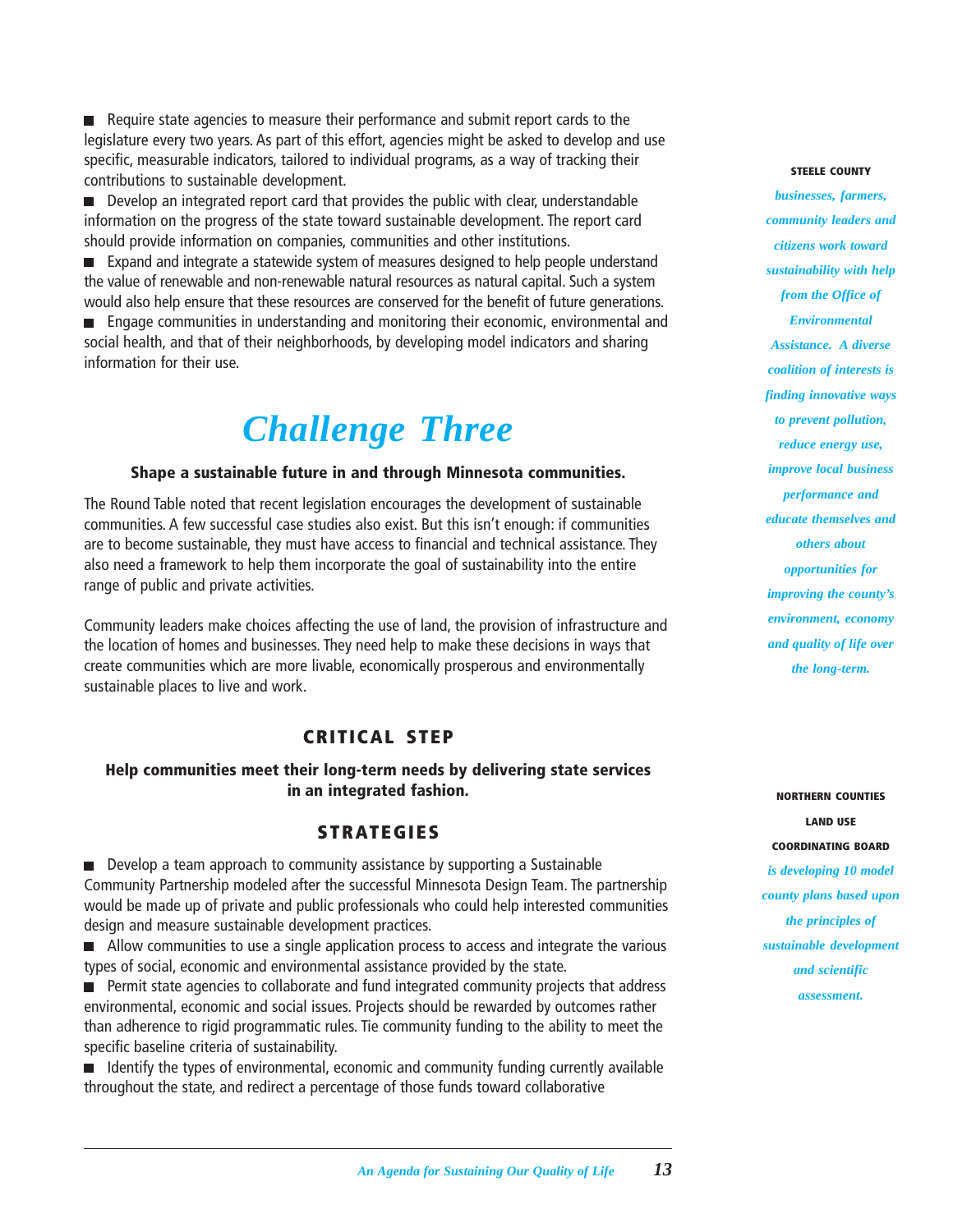#### *A*

**ST. CLOUD CITIZENS**

**ADVISORY COMMITTEE**

*is helping that community design a city ordinance to ensure that remaining open space is used in a way that is sensitive to the needs of property owners, the economy, the environment and the community.*

#### *The*

**RIVER-FRIENDLY FARMER PROGRAM,** *sponsored by the Minnesota Alliance for Crop Residue Management and others, has recognized 170 farmers who have adopted farming practices that benefit Minnesota's rivers while maintaining farm productivity.*

community initiatives. These initiatives should have environmental, economic and social benefits. They should also implement plans created under the Community-Based Planning Act of 1997.

#### **CRITICAL STEP**

#### **Make the Community-Based Planning Act easy to use, attractive to follow, and responsive to community and state interests.**

The 1997 law gives pioneering communities the opportunity to plan for their futures, with help from the state. It provides voluntary, community-oriented means for engaging citizens and local officials in charting the future of their neighborhoods, towns, region and state. Active, meaningful community planning balances individual, business and public interests. This voluntary approach to community-based planning is extremely important and must be given a fair chance to succeed.

#### **STRATEGIES**

**Provide the incentives needed to get people, communities and state agencies to join in the** Community-Based Planning process, making the new framework attractive, helpful and meaningful. These incentives should include sufficient financial and technical assistance to meet community needs.

■ Marshall existing state technical support for community planning. Coordinate and integrate the various ways this support is made available to communities.

Think long-term and adopt a flexible approach to evaluating community plans.  $\Box$ 

 $\Box$ Communicate the importance of neighborhoods in community planning, and the importance of community planning to regions and the state.

■ Change course if community-based planning efforts are unable to prevent parts of the state from growing at the expense of their neighbors, taxpayers, agriculture or the environment.

### *Challenge Four*

#### **Work with Minnesota businesses to shape a sustainable future.**

The Round Table recognizes that Minnesota is home to many businesses that promote sustainable development through their products or practices. But tax policies, regulatory approaches and gaps in knowledge about product life cycles currently impede the shift to a more sustainable economy for the state.

Our goal is to help businesses adopt sustainable practices and to challenge them, as they do so, to help society as a whole work toward sustainable development. The present combination of economic incentives and disincentives needs to be changed so that what is good for the environment and the community at large is also profitable for business. All branches and levels of government, as well as the private and nonprofit sectors, must contribute to this transition. Here, as elsewhere in these challenges, we see agriculture and forestry, as well as manufacturing, services and nonprofits, as important sources of innovation.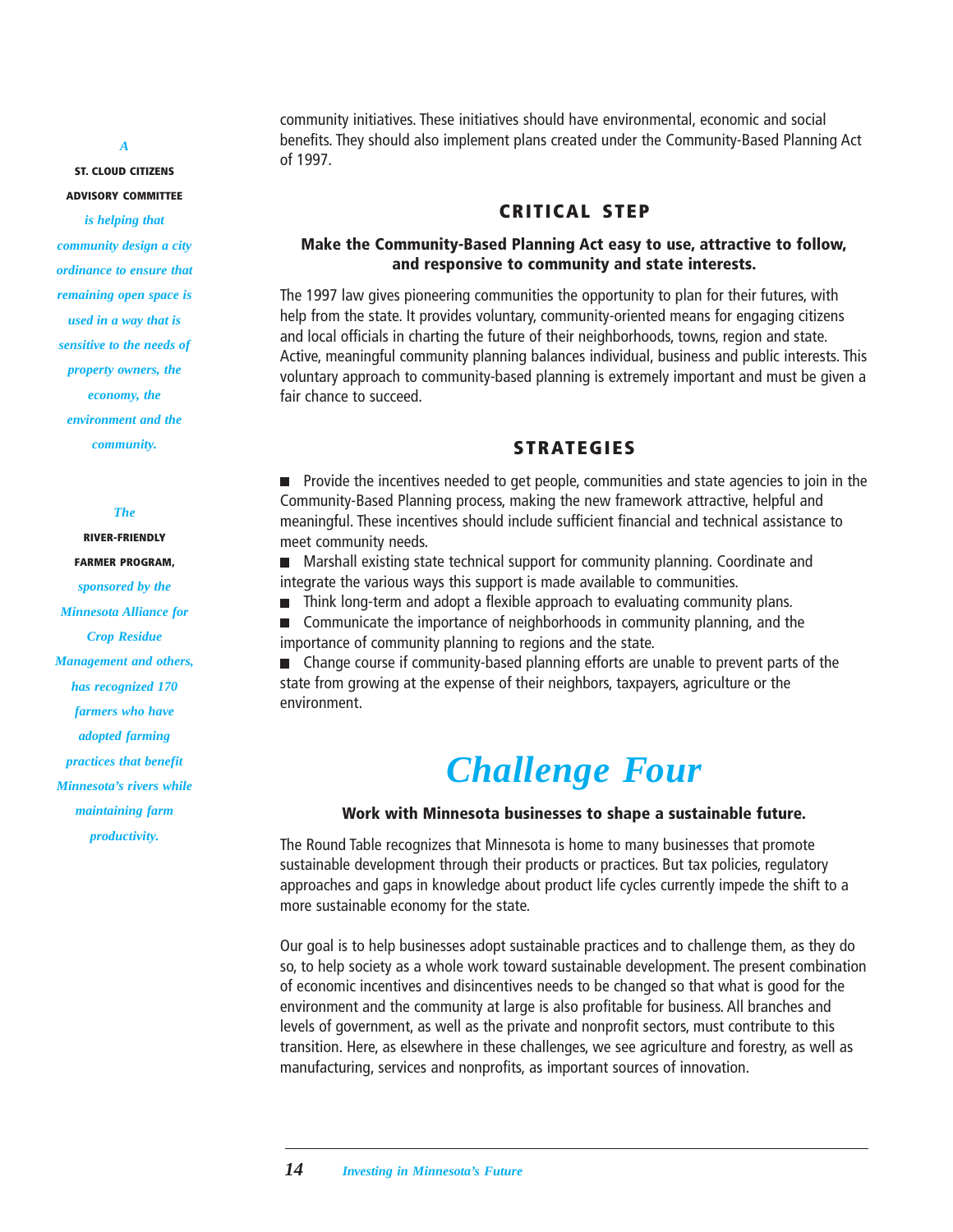#### **CRITICAL STEP**

#### **Require government to use sustainable management practices.**

Minnesota government should become a catalyst for sustainable business activity by creating opportunities for sustainable business assistance and adopting its own sustainable practices.

#### **STRATEGIES**

■ Adopt best practices, giving preference to suppliers and approaches that support sustainable development.

Adopt investment and procurement practices and policies that provide for continuous improvement in pollution prevention and other sustainable development practices.

Establish guidelines for the sustainable design, construction, operation and maintenance of publicly financed buildings.

Integrate state economic development and environmental protection programs, focusing and coordinating loan and grant programs to encourage sustainable investments.

#### **CRITICAL STEP**

#### **Provide technical and financial assistance.**

Minnesota business, trade associations, educational institutions and government should provide technical assistance on sustainable practices and processes. This assistance should also be coordinated and combined with financial incentives. As appropriate, these efforts should be directed at businesses with limited internal resources to promote sustainable activities on their own.

#### **STRATEGIES**

Create a sustainable business capital fund that uses sustainable development criteria.

Build partnerships between communities and businesses. Each needs the information, tools and technical expertise that can only be provided by the other.

**Involve citizens and neighborhoods in developing better relationships with businesses and** communities. Support cooperative undertakings with financial and technical assistance.

**Provide financial and technical assistance to help corporations integrate sustainable** practices and processes that enhance energy efficiency and resource productivity.

**Provide access to the information and tools necessary to investigate and employ pollution** prevention, design for the environment, environmental cost accounting, product stewardship and eco-efficiency concepts. Partner with schools and nonprofits to make this happen.

Make information available on the profitability of healthy workplace practices and work with citizens and community leaders to meet community and environmental needs.

Compile and communicate information on successful sustainable business activities, including case studies, best practices, lessons learned and implementation strategies.

**Further develop coordinated assistance through collaborative programs between** government and business-association service providers. Provide outreach and referral services to help businesses access these programs.

■ Urge business suppliers to adopt sustainable business practices themselves and to encourage the adoption of these practices by the companies they serve.

■ Develop state-of-the-art methods for assessing full life-cycle costs and environmental effects of activities and products.

#### **GUIDESTAR PROJECT**

*at the Department of Transportation and the City of Cambridge has turned the vacant Isanti County Courthouse into a "telework center." The center will house 25 department staff members, along with public and private tenants.*

**COMMUNITY ENVIRONMENTAL TECHNICAL ASSISTANCE PROGRAM** *Launched by Citizens for a Better Environment, this program helps citizens conduct effective environmental initiatives and become well-informed partners with local businesses by providing the technical expertise many residents lack.*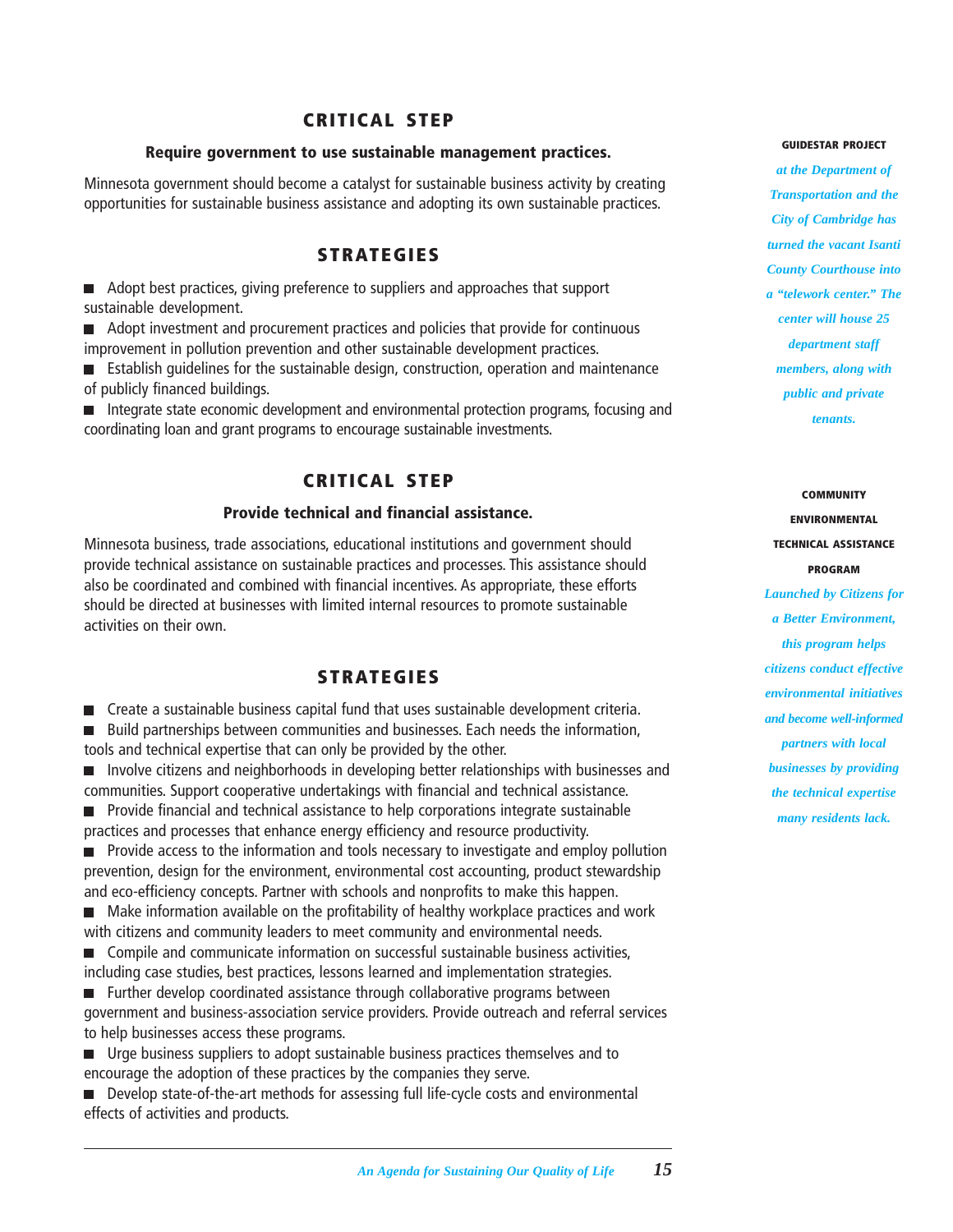#### **CRITICAL STEP C**

#### **Continue to reform the regulatory framework as a means of encouraging sustainable business activity in Minnesota.**

**ENVIRONMENTAL**

**REGULATORY**

#### **INNOVATIONS ACT OF 1996**

*offers individual facilities, sectors of industry, governmental units and whole communities freedom from rigid regulatory requirements in exchange for higher environmental performance.*

#### **RAHR MALTING COMPANY**

*In January 1997, Rahr Malting Company of Shakopee, working with the Pollution Control Agency and the Center for Environmental Advocacy, received one of the nation's first pollutant "trading" permits. This allows the company to reduce soil erosion and agricultural runoff on sensitive lands to offset its new discharges to the Minnesota River.*

Minnesota has been among the national leaders in pursuing regulatory reform that maintains basic protections for human health and the environment, while encouraging continuous improvement and performance beyond the minimum. We urge the state to continue its efforts to create a model regulatory system.

#### **STRATEGIES**

Establish regulatory standards based on environmental and public health outcomes and good science — not on end-of-pipe technical solutions. Introduce harm- and risk-based approaches that are responsive to differences in ecoregions and the latest advances in scientific knowledge.

Encourage pollution prevention, life-cycle analysis, design for the environment, total product responsibility and take back, and other system-wide approaches.

Break down the separate focus of regulatory laws, rules and enforcement on air, land and  $\blacksquare$ water so that environmental impacts can be understood holistically.

- Move toward permit fees that are based on the detrimental effects caused by pollution.  $\blacksquare$
- Employ total cost-benefit analysis as a tool in decision making.  $\blacksquare$

Allow community-wide or area-wide emission standards based on environmental quality  $\blacksquare$ and health goals, provided local impacts can be addressed or avoided.

Allow stakeholders a greater opportunity to provide input into the decision-making  $\blacksquare$ process, and provide clear, understandable information about the state of the environment and the effect, or potential effect, of business activity on both the environment and human health.

■ Seek agreements among affected parties to encourage and allow innovation and experimentation in developing and addressing regulations.

#### **CRITICAL STEP**

#### **Rethink the framework of incentives used to encourage business in Minnesota.**

Minnesota should determine how the tax code can be employed to encourage sustainable business activity. The current system tends to tax things society wants to promote, such as income, investment and property, rather than things it wants to reduce, such as pollution and over-consumption of resources.

#### **STRATEGIES**

Establish a special commission to examine the merits and liabilities of a controlled and focused revenue-neutral shift in taxes — from income, property, capital investment and payroll taxes, for example, to taxes on pollution and waste.

Direct the commission to determine how the tax system could be modified to provide incentives to encourage socially responsible sustainable practices in business, agriculture and forestry. These might include changes in land development, investment in new technology or equipment, changes in practice or operations, changes in materials input and changes in research and development.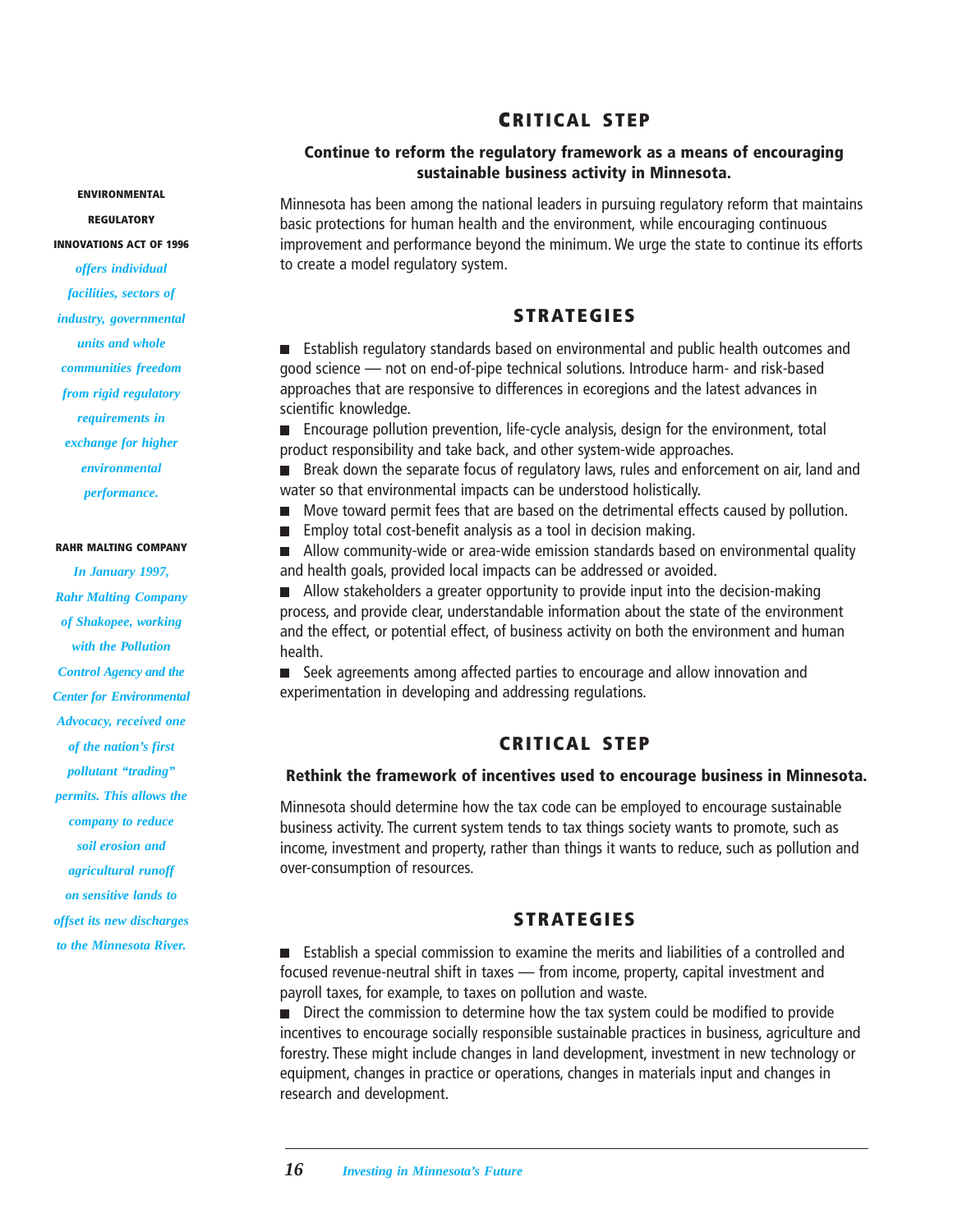Direct the commission to examine the potential for selective use of tax credits to encourage use of sustainable development technology and practice. Similar credits could also be given for research into sustainable product development or management.

Direct the commission to consider which subsidies and tax expenditures could be reduced or eliminated to pay for new tax credits, or whether taxes or fees on pollution or waste should be increased to fund new credits.

## *Challenge Five*

#### **Institutionalize sustainable development concepts and practices in Minnesota.**

The Round Table recognizes that numerous small initiatives within the state focus on one or more aspects of sustainable development. There is, however, a strong need to concentrate our resources and attention to boost both public and private action in support of sustainable development in Minnesota.

While the state has made major strides in understanding the principles of sustainable development, many institutions have not begun to see its practical application or the opportunities it offers to improve long-term performance.

#### **CRITICAL STEP**

#### **Change the way public policies are made and implemented.**

We need to ensure that government understands that it has a responsibility to facilitate sustainable development.

#### **STRATEGIES**

Ask the Environmental Quality Board to coordinate implementation of Round Table recommendations that affect the policies and operations of state government.

Evaluate the Minnesota Environmental Policy Act of 1973 to determine whether it fully reflects sustainable development principles and how it might be more actively implemented through the state's environmental, economic and social policies.

Direct state agencies to suggest legislation that would modify their statutory missions and create the necessary program changes so that principles of sustainable development can be explicitly incorporated and addressed.

Develop the concept of a sustainable development note analogous to the fiscal note (which assesses fiscal implications of a legislative proposal). The note would help legislators to assess legislative initiatives.

**EXPALCE EXPALCE EXAMPLE IN EXPANDING EXPANDING IN EXPALCE EXPALCE EXPALCE EXPALCE EXPALCE EXPALCE** EXPANDING EXPA the principles of sustainable development.

Once it is formally established, ask the Sustainable Community Partnership (an emerging group of public and private interests devoted to helping communities achieve sustainability) to develop a common understanding of sustainable development within state government. Ask the Partnership to study how state agencies might contribute their respective strengths to Minnesota's overall sustainable development goals.

**Provide sustainable development training for elected officials through local government** associations and other organizations, which would conduct workshops for newly elected officials.

**TAKING ROOT: STATE AGENCY EFFORTS TOWARD SUSTAINABLE DEVELOPMENT IN MINNESOTA** *is the Environmental Quality Board's report on state efforts to address sustainable development principles. The 1996 law also codifies a definition of sustainable development and asks Minnesota Planning to prepare a local government planning guide based upon the principles of sustainable development.*

*The Department of Natural Resources has adopted an* **ECOSYSTEM APPROACH** *to sustainable development, integrating community and economic factors within natural resources management activities.*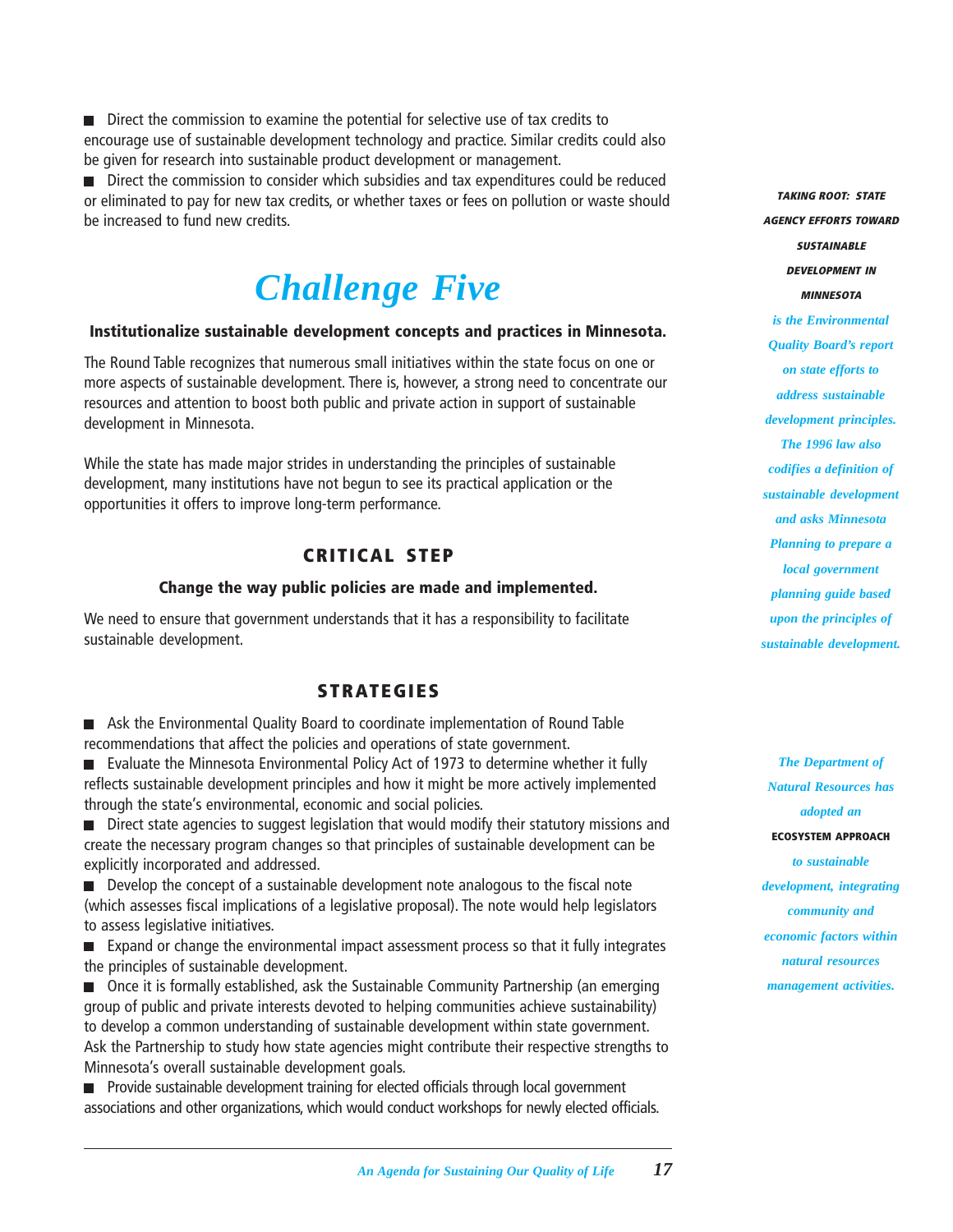#### **PHENIX**

**BIOCOMPOSITES, INC.**

*in Mankato had gross sales of over \$1.5 million in 1996. The innovative manufacturer combines low grades of waste paper with soy beans to make composite materials used in furniture, flooring, millwork, custom fixtures, displays and wall systems.*

#### **URBAN PARTNERSHIP**

*Honeywell, the Honeywell Foundation, the Allina Foundation and the Minneapolis Foundation are taking action to battle crime and better the Phillips neighborhood by leveling two square blocks of run-down buildings and replacing them with affordable, owner-occupied homes and townhouses. The \$12.7 million project illustrates that being a good corporate citizen and neighbor is considered an important part of doing good business.*

Establish a Governor's Sustainable Community Award program in cooperation with county, city and township associations. Award categories could honor outstanding neighborhood and community initiatives, as well as exemplary nonprofit, local business and state agency efforts. This special recognition would go to those making continuous and simultaneous improvement in economic, environmental and social conditions.

**Incorporate sustainable development concepts into legislative forums under the auspices** of appropriate legislative committees.

Require the head of each major state agency to incorporate sustainable development principles and practices into the agency's programs and activities, and to dedicate appropriate staff resources to this end.

■ Reward state agencies and public employees for taking successful, flexible, integrated approaches to meeting environmental, economic and social policy goals.

#### **CRITICAL STEP**

#### **Challenge the business community to engage in discussions about its broader role in driving sustainable development.**

The business community's commitment is key. Business must take the initiative to make its activities sustainable and to help others do so as well. Businesses should be encouraged to accept this challenge. Other community members should also be urged to challenge and work with businesses so that society as a whole can move quickly toward sustainable development.

#### **STRATEGIES**

Ask the business community to establish a round table and to support other forums that encourage businesses to take responsibility for helping create a sustainable society. ■ Encourage the World Business Council to establish a North American office in Minnesota. Link the activities of that office to the Minnesota Business Round Table, the Minnesota Business Partnership and the Minnesota Chamber of Commerce.

#### **CRITICAL STEP**

#### **Establish a new institution outside of government to aid in facilitating sustainable development.**

Sometimes, new concepts need new institutions to support them. While we are committed to change within existing institutions — and consider such change essential — we also believe that a new institution may be needed to help people and organizations understand and pursue opportunities for sustainable development.

#### **STRATEGIES**

Establish a Minnesota Center for Sustainable Development as a public-private partnership and charge it with providing leadership across sectors and institutions in pursuit of sustainable development in Minnesota.

Assign the center responsibility for: a) monitoring public and private sector progress  $\mathcal{L}_{\mathcal{A}}$ toward sustainable development, including progress in implementing these challenges; b) communicating the need for sustainable development; and c) collaborating with and supporting others engaged in sustainable development activities.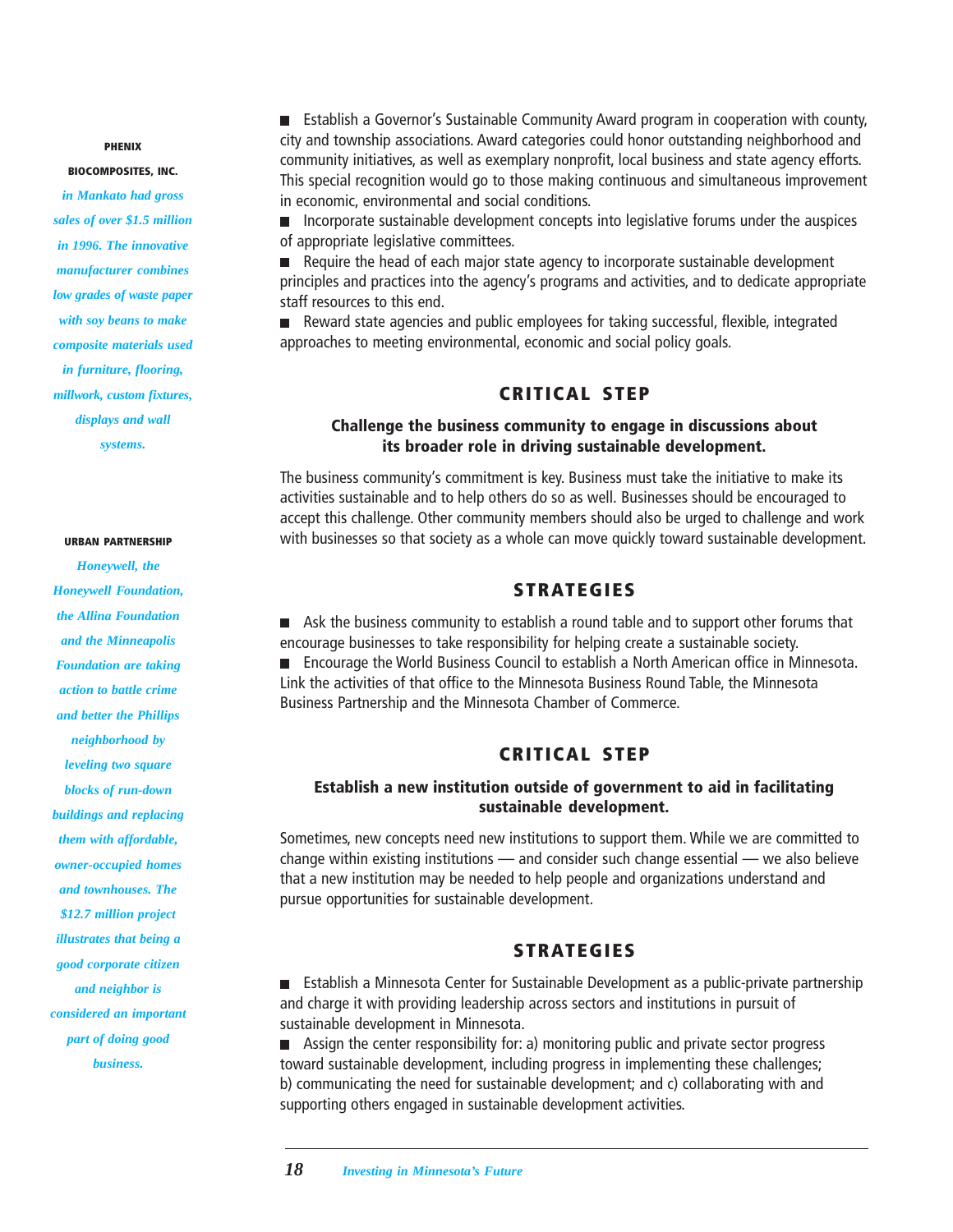## *Challenge Six*

#### **Understand the connections between liberty and justice, and long-term economic and environmental health.**

The Round Table believes that it has not adequately addressed the issues of liberty and justice. The concept of liberty requires respect for individual freedoms, rights and responsibilities. Justice means that all Minnesotans have an equal opportunity to enjoy clean water, air and uncontaminated food, and, over time, to responsibly meet their needs for healthy family and community systems, healthy natural systems and a prosperous economy.

These issues are at the heart of sustainable development. Yet discussions about sustainable development tend to focus on the more obvious relationship between the environment and the economy, often to the exclusion of the equally real connections between liberty and justice, and economic and environmental health. Minnesota Milestones suggests that healthy social conditions are just as important to Minnesota's long-term prosperity as maintaining a healthy environment and economy. Indeed, we should be particularly concerned about young people, as Minnesota's future depends on the well-being of our children today.

#### **CRITICAL STEP**

#### **Expand public conversations that focus on social issues and their relationship to economic and environmental conditions.**

#### **STRATEGIES**

■ Convene a forum of people representing a wide range of ages and backgrounds to discuss the connection between liberty and justice and long-term economic and environmental sustainability.

■ Discuss how the social goals in *Minnesota Milestones* affect, and are affected by, economic and environmental conditions. Ask Minnesota Planning to consider the results of this discussion when updating or reporting *Milestones*, so that readers may better understand the connections between social issues and environmental and economic conditions.

**Investigate whether a bias exists toward locating developments with potentially large** negative impacts, such as hazardous waste facilities, landfills and highways, in areas of relative poverty. If such a bias exists, take steps to rectify it.

**E** Encourage the business community to explore and communicate how businesses might benefit from community partnerships and programs that enhance the workplace environment.

**Hold public institutions accountable for ensuring that their decisions are scientifically** informed and open to public scrutiny. Decisions should lead to an equitable sharing of the burdens they may impose.

**Produce a list of critical questions about liberty and justice that people could ask** themselves about any given action or decision.

#### **THE GREEN INSTITUTE,**

*a nonprofit that encourages new economic opportunity in the Phillips neighborhood of Minneapolis, launched the ReUse Center and Demolition Services, dedicated to salvaging construction and solid waste materials for resale and reuse. Future plans include the Phillips Eco-Enterprise Center, an eco-industrial park devoted to housing and environmentally sustainable businesses.*

#### **YELLOW BIKE COALITION**

*works with at-risk youth and other volunteers to transform unwanted bikes into a free, economical and environmentally friendly transportation alternative that provides easy access to St. Paul businesses, shopping areas, restaurants and trails.*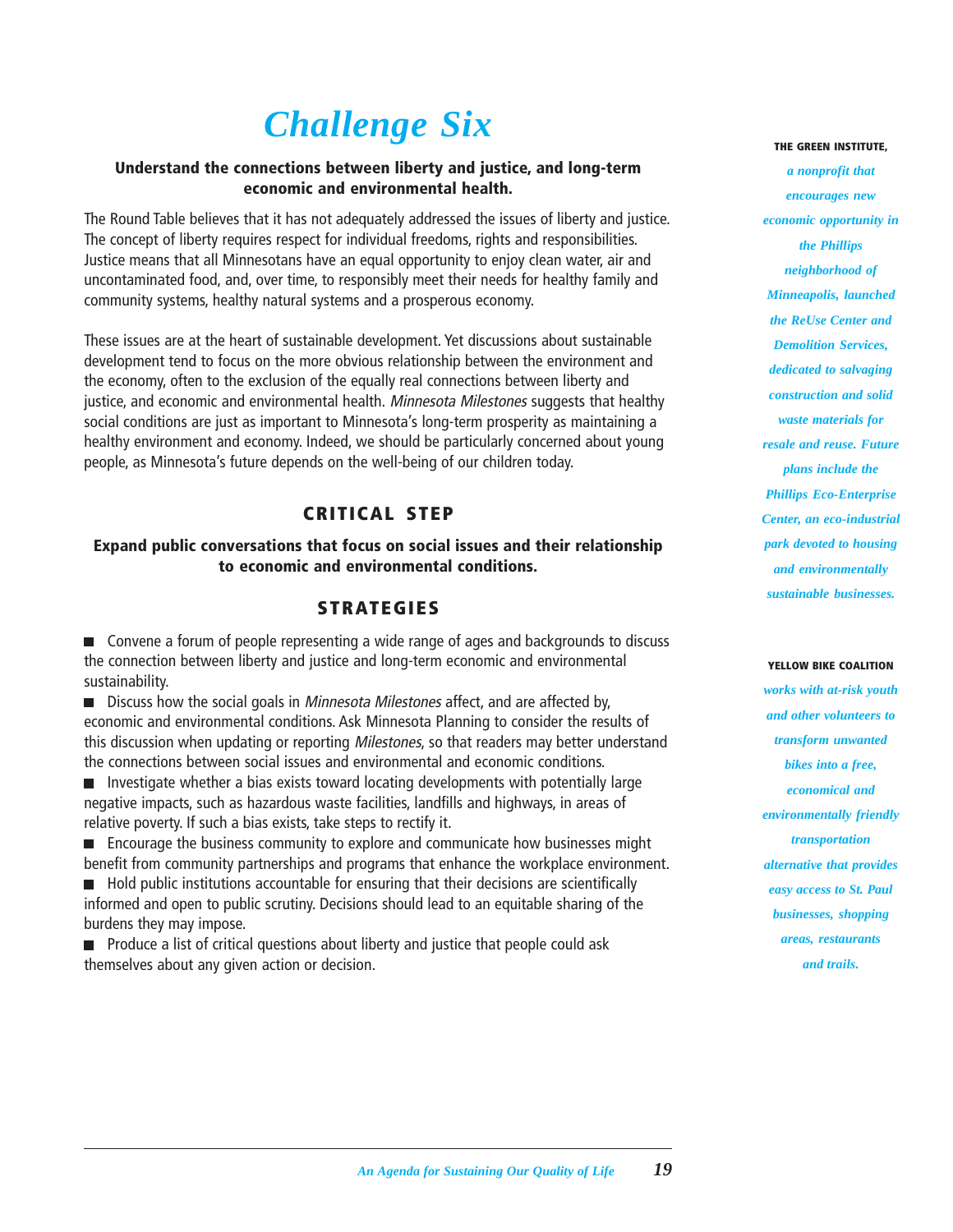## <span id="page-21-0"></span>*Appendices*

### **A Sampling of Activities in Sustainable Development**

#### **STATE ACTIVITIES**

**Sustainable Forest Resources Act of 1995** calls for public-private partnerships in protecting and managing Minnesota's forest ecosystem resources.

#### **Metropolitan Livable Communities Act of**

**1995** establishes a multi-million dollar program aimed at brownfield redevelopment for the purpose of urban revitalization, while in turn setting metropolitan-wide goals for affordable housing.

#### **Environmental Regulatory Innovations Act**

**of 1996** offers individual facilities, sectors of industry, governmental units and whole communities freedom from rigid regulatory requirements in exchange for higher environmental performance.

A 1996 law also codifies a definition of sustainable development and calls for a **state government self-assessment** based upon the principles of sustainable development. Taking Root: State Agency Efforts Toward Sustainable Development in Minnesota is the Environmental Quality Board's report on these assessments.

The 1996 law asks Minnesota Planning to prepare a **local government planning guide** based upon the principles of sustainable development.

#### **Community-Based Planning Act of 1997**

establishes state goals and grants for community planning designed to encourage sustainable development.

**Energy and Sustainable Agriculture Program** helps farmers, researchers and educators develop farm systems that are environmentally sound, profitable and enhance the well-being of farmers and communities.

**Guidestar Project** at the Department of Transportation and the City of Cambridge has turned the vacant Isanti County Courthouse into a "telework center." The center will house 25 department staff members, along with public and private tenants.

Office of Environmental Assistance publishes a **sustainable communities network** biweekly electronic newsletter, serving 1,400 people.

The Department of Natural Resources has adopted an **ecosystem approach** to sustainable development, integrating community and economic factors within natural resources management activities.

Public Utilities Commission and Department of Public Service have asked electric utilities to include the **hidden costs of air pollution** in integrated resource planning for meeting future energy demands.

**Minnesota Milestones** targets are being revised to better reflect the principles of sustainable development.

The Legislative Commission on Minnesota Resources has funded development of a **Minnesota genuine progress indicator**, a new measure of economic progress, to better reflect social and environmental contributions to the state's quality of life.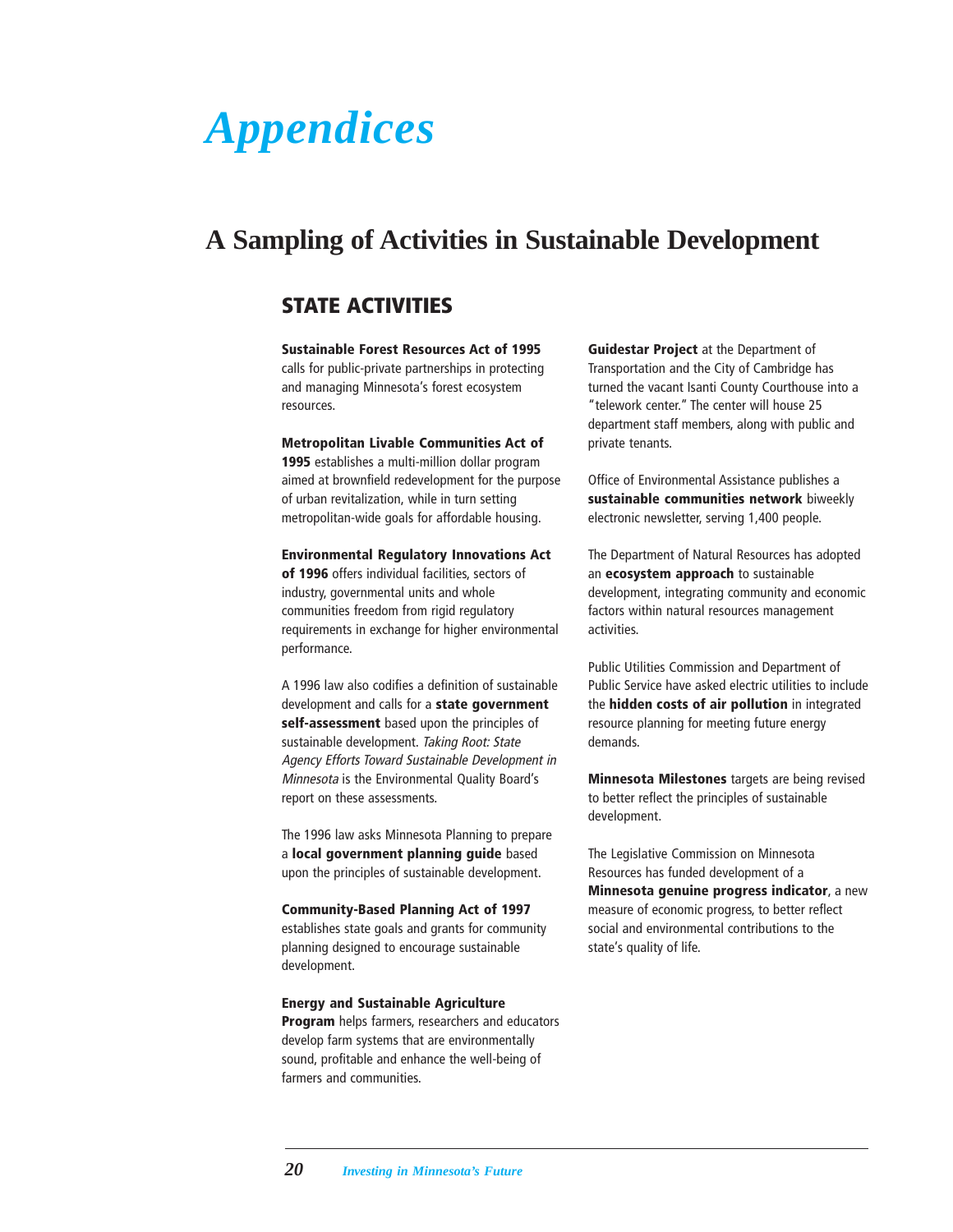#### **LOCAL ACTIVITIES**

**Lake Phalen Corridor Initiative**. While many communities replace open space and wetlands with shopping centers, St. Paul's East Side is turning that around by demolishing a defunct strip mall to make way for the Ames Lake Wetland. The redevelopment also includes remediating polluted lands, returning them to productive use, improving adjacent residential and commercial areas and improving local work force skills.

**Big Woods Project** in Rice County has developed a model ordinance designed to protect the three main Big Woods natural areas and to promote compatible and sustainable ecosystem uses.

**City of Hutchinson** has partnered with the Minnesota Department of Transportation and the Federal Highway Administration to create a "**light traffic action plan**" for the city placing priority on walking, bicycling and transit.

Community Design Center's **Women Food and Fiber Project** assists women in developing business skills and promotes local economic development in food and fiber.

 A **St. Cloud citizens advisory committee** is helping that community design a city ordinance to ensure that remaining open space is used in a way that is sensitive to the needs of property owners, the economy, the environment and the community.

Land Stewardship Project's **1000 Friends of Minnesota** discusses options for improving Minnesota's state land use framework and was instrumental in passage of the Community-Based Planning Act of 1997.

**Northern Citizens League** is a grassroots organization exploring how Itasca County and surrounding areas may utilize sustainable development concepts.

**Northern Counties Land Use Coordinating Board** is developing 10 model county plans based upon the principles of sustainable development and scientific assessment.

**Olmsted County** recently revised its general land use plan to focus on sustainable development concepts. The plan map was created with a

geographic information system that rates the suitability of land for different uses.

Winona County/LaCrescent and Houston/Fillmore Counties areas **Common Visions Projects** are building a common information base and a vision for each area's economy and environment.

**Urban Ecology Coalition** is a network of people and organizations promoting neighborhood collaboration, environmental education and sustainable urban development in the Twin Cities.

**Yellow Bike Coalition** works with at-risk youth and other volunteers to transform unwanted bikes into a free, environmentally friendly transportation alternative for easy access to St. Paul businesses, shopping areas, restaurants and trails.

**Community Environmental Technical Assistance Program.** Launched by Citizens for a Better Environment in 1995, this program provides technical expertise for citizens to conduct effective environmental initiatives and work with local businesses. The program has empowered citizen initiatives on watershed restoration, pollution prevention, brownfield cleanup and neighborhood beautification.

**Mahtomedi Launches City-wide Effort to Achieve Sustainability**. In workshops organized and planned by citizens, Mahtomedi's mayor and other city and school officials have begun a visioning process to ensure the city's long-term sustainability. Next steps include planning beyond traditional city budget cycles, integrating school board and city plans and hiring professionals with backgrounds in sustainability principles and practices.

**Steele County Businesses, Farmers, Community Leaders and Citizens Work Toward Sustainability**. With help from the Office of Environmental Assistance, Steele County Environmental Services is helping a diverse coalition of interests find innovative ways to prevent pollution, reduce energy use, improve local business performance and educate themselves and others about opportunities for improving the county's environment, economy and quality of life over the long-term.

*A sampling of activities in sustainable development*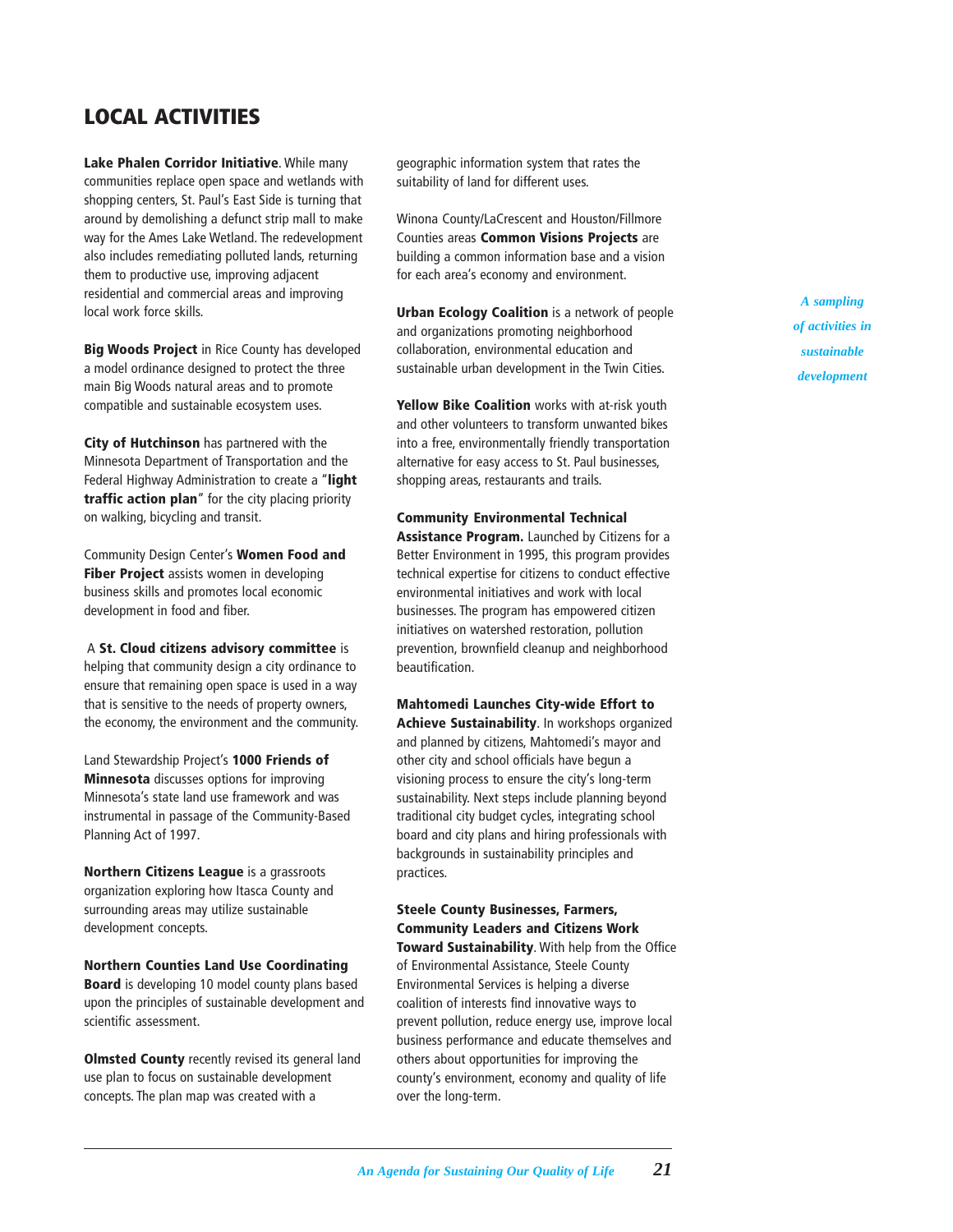#### **BUSINESS ACTIVITIES**

**Honeywell, the Honeywell Foundation, the Allina Foundation and the Minneapolis**

**Foundation** are taking action to battle crime and better the Phillips neighborhood by leveling two square blocks of run down buildings and replacing them with affordable, owner-occupied homes and townhouses. The \$12.7 million project illustrates that being a good corporate citizen and neighbor is considered an important part of doing good business.

**Automated Building Components,** a supplier of millwork products and services located in Chanhassen, began in 1994 its successful shift from solvent-based wood coatings to nonhazardous water-based finishes. The company reduced hazardous waste by 100 percent, volatile organic compound emissions by 90 percent and use of toxic chemicals by 90 percent, with an annual savings of \$60,000.

#### The **River-Friendly Farmer Program**

recognizes farmers who meet 10 farm management criteria. The program has two main goals: first, to publicize and promote farming practices that benefit Minnesota's rivers while maintaining farm productivity; and second, to increase public awareness of farmers' efforts to clean up the state's rivers. Sponsored by the Minnesota Alliance for Crop Residue Management and other public and private organizations, the program has recognized 170 farmers so far.

**Minnesota forests meet international standards for sustainability.** More than 550,000 acres of forest in Aitkin County, jointly managed by the Aitkin County Land Department and the Department of Natural Resources, have been certified as sustainably managed by SmartWood, a New York-based, independent certification company. Certification is based on long-term forest management, maintenance of ecosystem integrity and provision of socioeconomic benefits to the community.

In 1995, **Andersen Corporation,** in Bayport, Minnesota, received certification from Green Seal, the national environmental labeling organization, for 21 models of energy-efficient windows and patio doors. Andersen has made other strides toward becoming a sustainable enterprise by

implementing a wide range of pollution prevention projects that save the company more than \$1.4 million annually.

**Dufour's Cleaners** in Northfield, Minnesota has remained competitive and kept insurance costs in check, in part, by improving its environmental performance. Mr. Dufour has switched to using plain water and mild soaps whenever possible and using an efficient, computer-operated machine that filters and redistills hazardous solvents used in the operation. These steps protect his family, the community and the environment.

Employee-owned **Erickson's Diversified Corporation** operates 17 grocery stores and pharmacies throughout Minnesota and Wisconsin. In addition to reducing energy use, pollution and waste at its stores, Erickson's built its new headquarters on the banks of the St. Croix in Hudson, WI, using the latest in sustainable building design and materials.

**Phenix Biocomposites, Inc.** in Mankato had gross sales of over \$1.5 million in 1996. The innovative manufacturer combines low grades of waste paper with soy beans to make composite materials used in furniture, flooring, millwork, custom fixtures, displays and wall systems. The company's manufacturing minimizes toxins and waste, keeps waste paper and plastic out of landfills, provides an alternative to virgin hardwoods and creates another market for Minnesota's renewable agricultural products.

**Recyclights, Inc.,** receives, processes and recycles fluorescent lamps and other mercury-containing products, reclaiming phosphor powder, glass and aluminum in addition to mercury. In 1996, its Minnesota facility had revenue of \$2.4 million. The company has recycled over 17 million fluorescent lamps to date, recovering 42,000 pounds of mercury annually. The company also recycles its own pallets, cardboard and other transport packaging.

**Cities Management, Inc.** is one of the first property management firms in the country to integrate sustainable, cost effective practices into the services it provides. The company creates environmental and economic efficiencies for its clients through pollution prevention,

*A sampling of activities in sustainable development*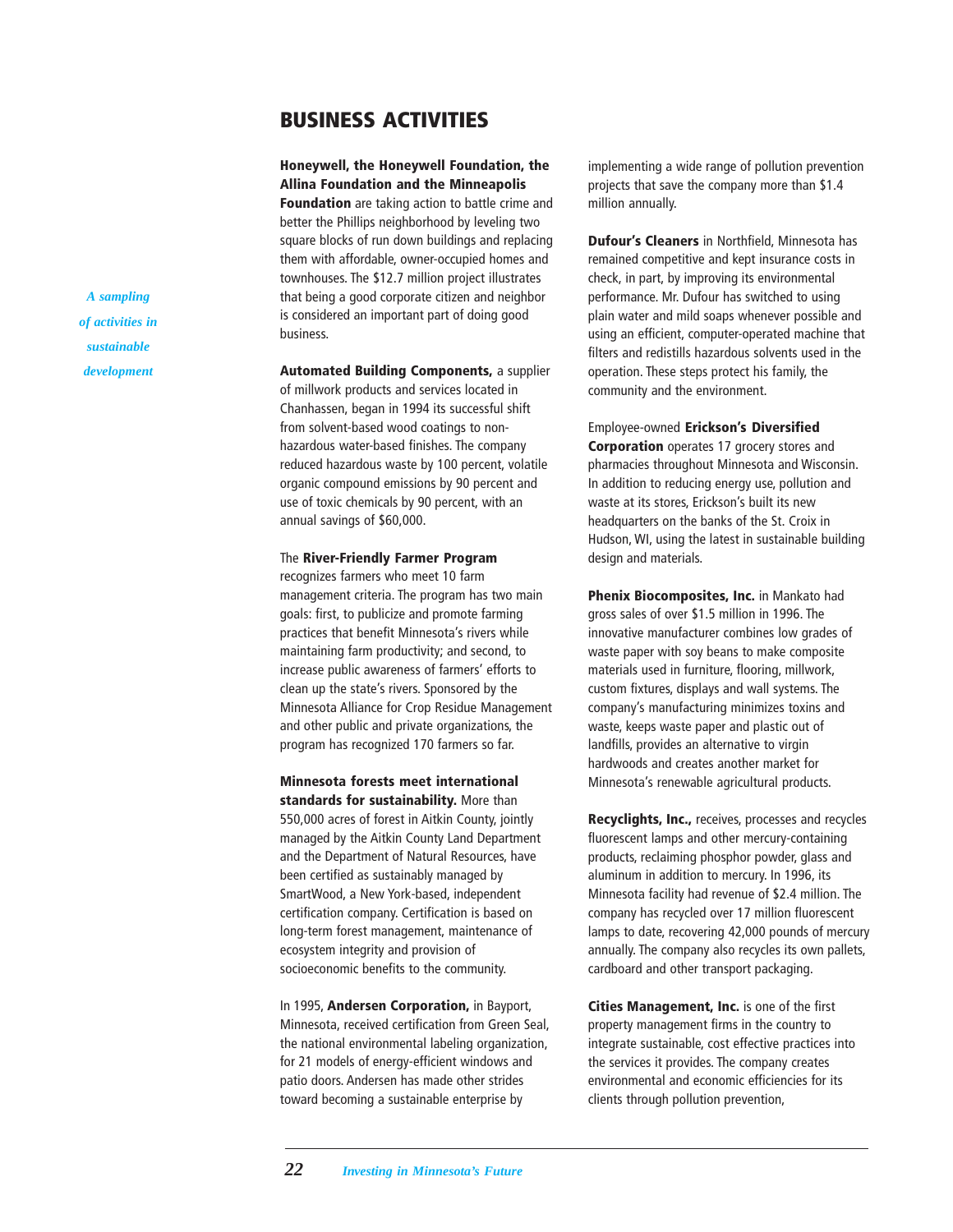environmentally benign, reusable and recyclable products, energy and water efficiency, non-toxic pest control and lawn care, and the recycling of glass, aluminum and building materials.

**Colonial Craft, Inc.** This \$20 million company is perhaps the first manufacturer of hardwood products drawn from temperate forests certified as sustainably managed. Certification means foresters are managing for a sustainable yield, maintaining the diversity and integrity of the ecosystem, and producing socioeconomic benefits for the community. The company sees certification as perhaps the best way to guarantee the perpetuation of healthy forests, the company's prosperity and that of its employees.

**Hogs Your Way: Alternative Production Systems for Minnesota Farmers.** This publication is available through the Minnesota Institute for Sustainable Agriculture. It helps individuals explore alternatives for hog production, including how practicing hog farmers have profited by using Swedish deep straw farrowing systems, pasture farrowing systems and hoop house finishing systems.

**The Green Institute.** Founded in 1993 in one of the state's most ethnically diverse communities, the nonprofit institute encourages new economic opportunity in the Phillips neighborhood of Minneapolis, while reducing the region's environmental impact. The institute has launched two new businesses, **The ReUse Center** and **Demolition Services**, dedicated to salvaging construction and solid waste materials for resale and reuse. The Institute's latest and most ambitious project is the Phillips Eco-Enterprise Center, a three-acre, 64,000-square-foot eco-industrial park devoted to housing and environmentally sustainable businesses.

**Rahr Malting Company.** In January 1997, Rahr Malting Company of Shakopee received one of the nation's first pollutant "trading" permits. This allows the company to expand while creating equal or better protection for the Minnesota River. To ensure that the river's natural capacity for handling wastes is not exceeded, the Pollution Control Agency and the Center for Environmental Advocacy worked with Rahr on an innovative

permit that combines the most restrictive emission limits on the river with flexibility for Rahr in how it meets those limits. In short, Rahr is reducing soil erosion and agricultural runoff on sensitive lands to offset its new discharges to the Minnesota River.

**Gravel Pit Returned to Prairie** at Buffalo River State Park in Clay County. A 38-acre gravel pit last mined in the 1950s will be returned to prairie by a partnership among the Department of Natural Resources, Clay County Board, CAMAS, Inc. and The Nature Conservancy. Additional goals of the project are to develop cost effective methods for large scale reclamation of abandoned gravel pits, document the reclamation process for future use by others and provide interpretation of gravel mining, reclamation, and prairie restoration for park visitors.

**Renville Turns Waste Energy into Economic Development.** The Southern Minnesota Beet Sugar Cooperative built a sugar beet processing plant just east of Renville in the mid 1970s. Processing sugar beets produces an average of 10,000 gallons per minute of 120 degree water. The valuable heat in that water used to be wasted, dissipating from large cooling ponds. Today, the City of Renville purchases that excess hot water heat from the beet cooperative at less than half the cost of other heat sources, and an aquaculture company, MinAqua Fisheries, in turn purchases hot water heat from the city, thereby reusing precious water resources and spurring local economic development.

**3M Chief Executive Articulates Businesses' Role in Sustainable Development**. Achieving

sustainability is not only part of 3M's mission statement, it is reflected in a new book co-authored by CEO L.D. DeSimone: Eco-efficiency: The Business Link to Sustainable Development. The book advocates business activities that create economic value while reducing ecological impact and resource use, and asserts that companies who do not find ways to become eco-efficient will be handicapped financially and in other ways eventually, and may disappear from the marketplace as a result.

*A sampling of activities in sustainable development*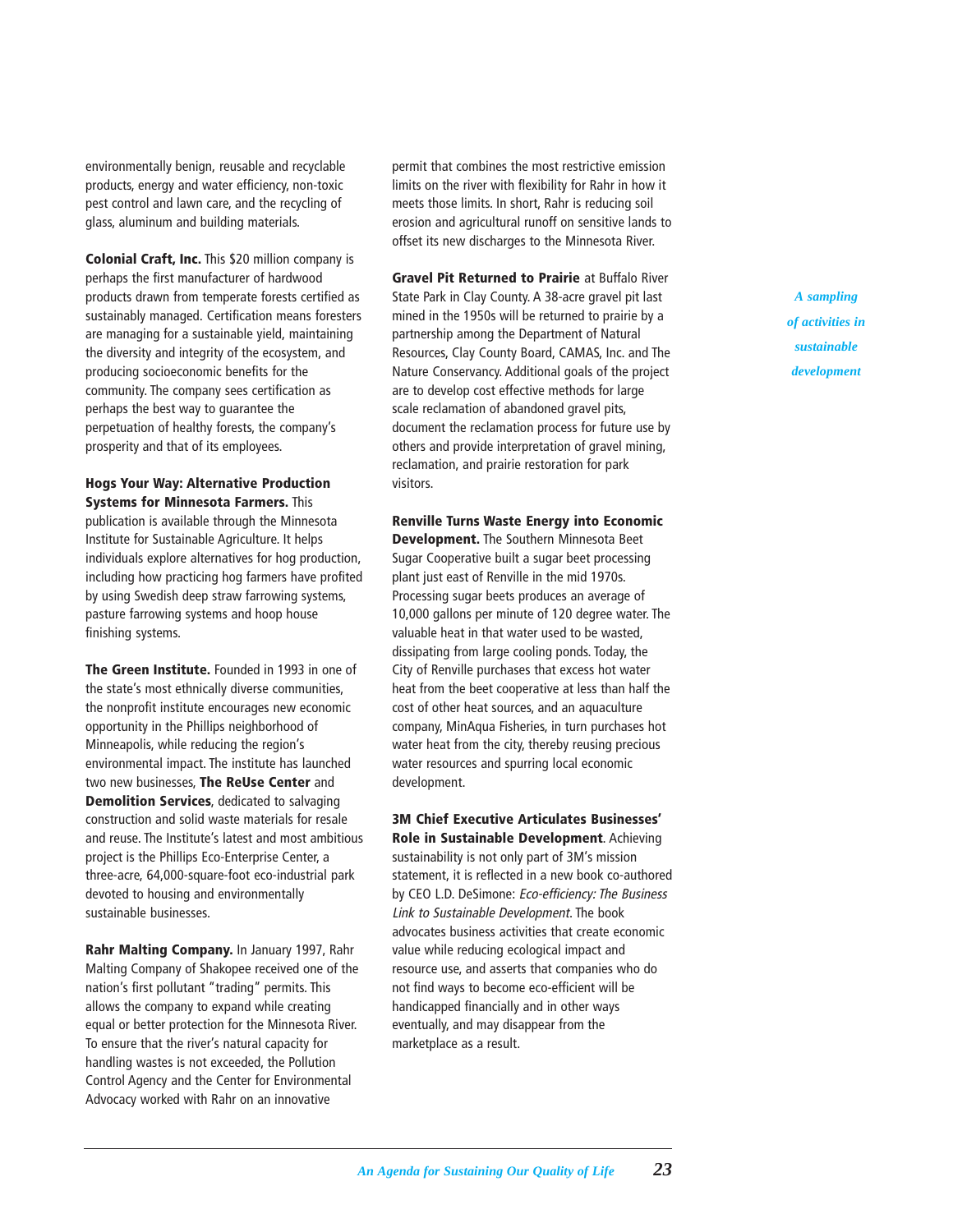### <span id="page-25-0"></span>*Milestones of Sustainable Development Progress in Minnesota*

| 1993 | 1994                                                                                                                                                                                                                                                                                                                                                                                                                       |                                                                                                                                                                                                                                                                                                                        | 1995                                                                                                                                                                                                                                                                                                                                                                                                                                                  |
|------|----------------------------------------------------------------------------------------------------------------------------------------------------------------------------------------------------------------------------------------------------------------------------------------------------------------------------------------------------------------------------------------------------------------------------|------------------------------------------------------------------------------------------------------------------------------------------------------------------------------------------------------------------------------------------------------------------------------------------------------------------------|-------------------------------------------------------------------------------------------------------------------------------------------------------------------------------------------------------------------------------------------------------------------------------------------------------------------------------------------------------------------------------------------------------------------------------------------------------|
|      | <b>JANUARY:</b> Governor Arne H.<br>Carlson, the Environmental<br>Quality Board and the<br>Commissioner of Trade and<br>Economic Development kick<br>off the Minnesota<br>Sustainable Development<br>Initiative.<br><b>MARCH: Governor-</b><br>appointed citizens begin<br>defining sustainable<br>development in the areas of<br>agriculture, energy, forestry,<br>manufacturing, minerals,<br>recreation and settlement. | <b>FEBRUARY:</b> Citizen teams<br>publish the Initiative's first<br>findings in Redefining<br>Progress: Working Toward a<br>Sustainable Future<br><b>APRIL:</b> Legislature<br>establishes the Sustainable<br>Economic Development and<br><b>Environmental Protection</b><br>Task Force to examine land<br>use policy. | <b>MAY:</b> The Minnesota<br>Sustainable Forest Resources<br>Act passes. The act calls for<br>public-private partnerships<br>to protect and manage<br>Minnesota's forest ecosystem<br>resources and to establish<br>the multi-stakeholder Forest<br>Resources Council.<br><b>AUGUST:</b> Governor issues<br>Challenges for a Sustainable<br>Minnesota: A Minnesota<br>Strategic Plan for<br>Sustainable Development for<br>public review and comment. |
|      |                                                                                                                                                                                                                                                                                                                                                                                                                            |                                                                                                                                                                                                                                                                                                                        | <b>SEPTEMBER: Sustainable</b><br>development task force<br>suggests new approach to<br>community-based planning in<br>Common Ground: Achieving<br>Sustainable Communities in<br>Minnesota.                                                                                                                                                                                                                                                            |

#### **MILESTONES**

*This timeline covers major milestones in Minnesota's sustainable development initiative*

#### **1996 1997 1998**

**JANUARY:** Governor appoints Minnesota Round Table on Sustainable Development to follow through on ideas in Challenges document.

**APRIL:** Minnesota Laws, Chapter 454 requires state agency self-assessments based on the principles of sustainable development and a guide in local sustainable development planning.

**MAY:** The Environmental Regulatory Innovations Act offers individual facilities, sectors of industry, governmental units, and even whole communities, freedom from rigid regulatory requirements in exchange for higher environmental performance.

**JUNE:** The Community-Based Planning Act establishes 11 goals as a new framework for local comprehensive planning. The 11 goals include public participation, sustainable development, full-cost accounting of public investment (including longterm community and environmental costs), alternatives for transportation, and livable community design.

**APRIL:** EQB publishes Taking Root: State agency efforts toward sustainable development in Minnesota.

**MAY:** Round Table's final report published and submitted to the Governor.